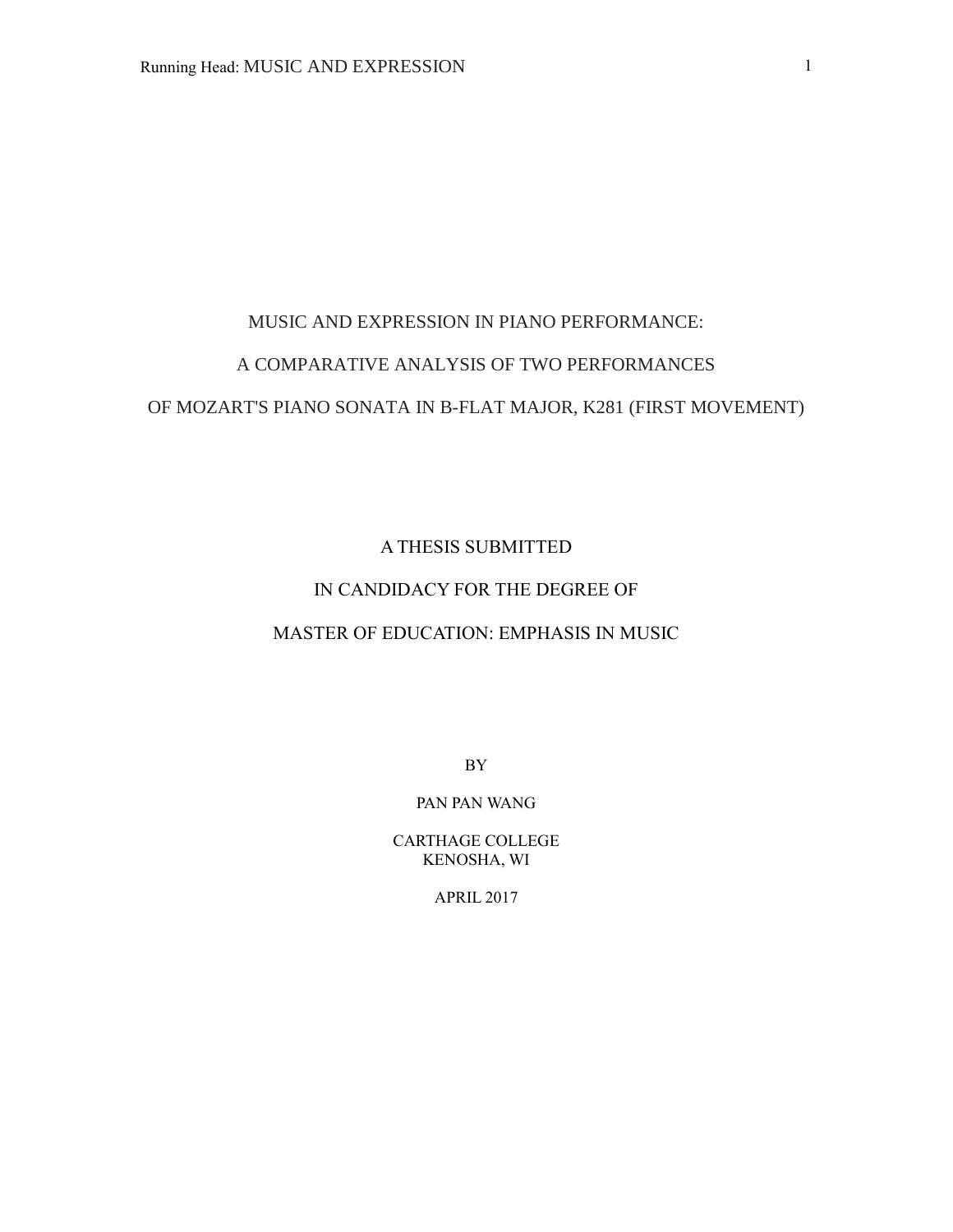# Abstract

 Recital preparation is an experience that all undergraduate and graduate music majors undertake. It requires technical mastery that can be accomplished with significant time and attention to detail. But the best performances have something special – an artistic flair or some fabulous expression that draws the audience in. This is exciting to hear but also difficult to quantify for teaching purposes. The purpose of this thesis is to explore the idea of musical expression: what do you have to know to be expressive? Drawing on the works of Taruskin and Meyer, I explore musical expression using the written score, but also through an analysis of two different performances of Mozart's piano sonata K 281 in order to create a richer understanding of musical expression that can be used to inform recital performances and the teaching of students.

*Key words*: musical expression, tendency, music meaning, emotion, Mozart, performance practice.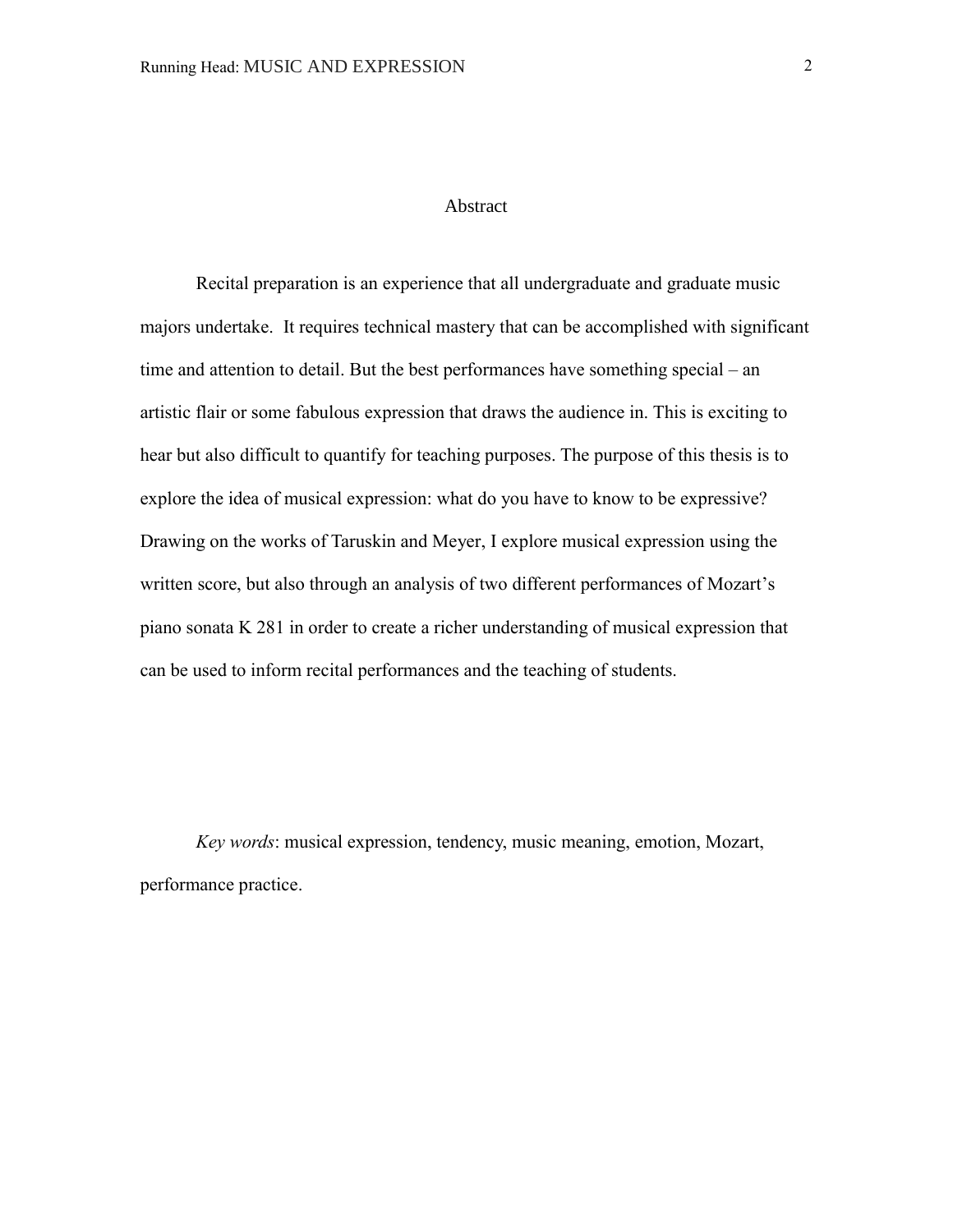# **Acknowledgments**

I would like to express my sincere gratitude to Carthage College for letting me fulfill my dream of being a student here. I would also to thank my project advisor Dimitri Shapovalov for giving me a lot of assistance on my project, helping to choose the topic, collecting materials, and giving me lots of dialectical thoughts and encouraging my critical thinking.

I would also like to thank Corinne Ness, Dean for the Division of Arts. She gave me many suggestions and helped me. I would also like to thank Eduardo Garcia-Novelli, for offering me lots of opportunities to me. I would also like to thank our piano community, including my private instructor, Dr. Deborah Masloski and Dr. Wael Farouk, who give me suggestions on interpreting Mozart's music.

In addition, I would like to thank Tom Kline, Associate Vice President for Strategic Initiatives, and my piano professor in China, Bing Han, who introduced me to Carthage College. Finally, I want thanks to a great many friends and family who helped support me during writing of this project.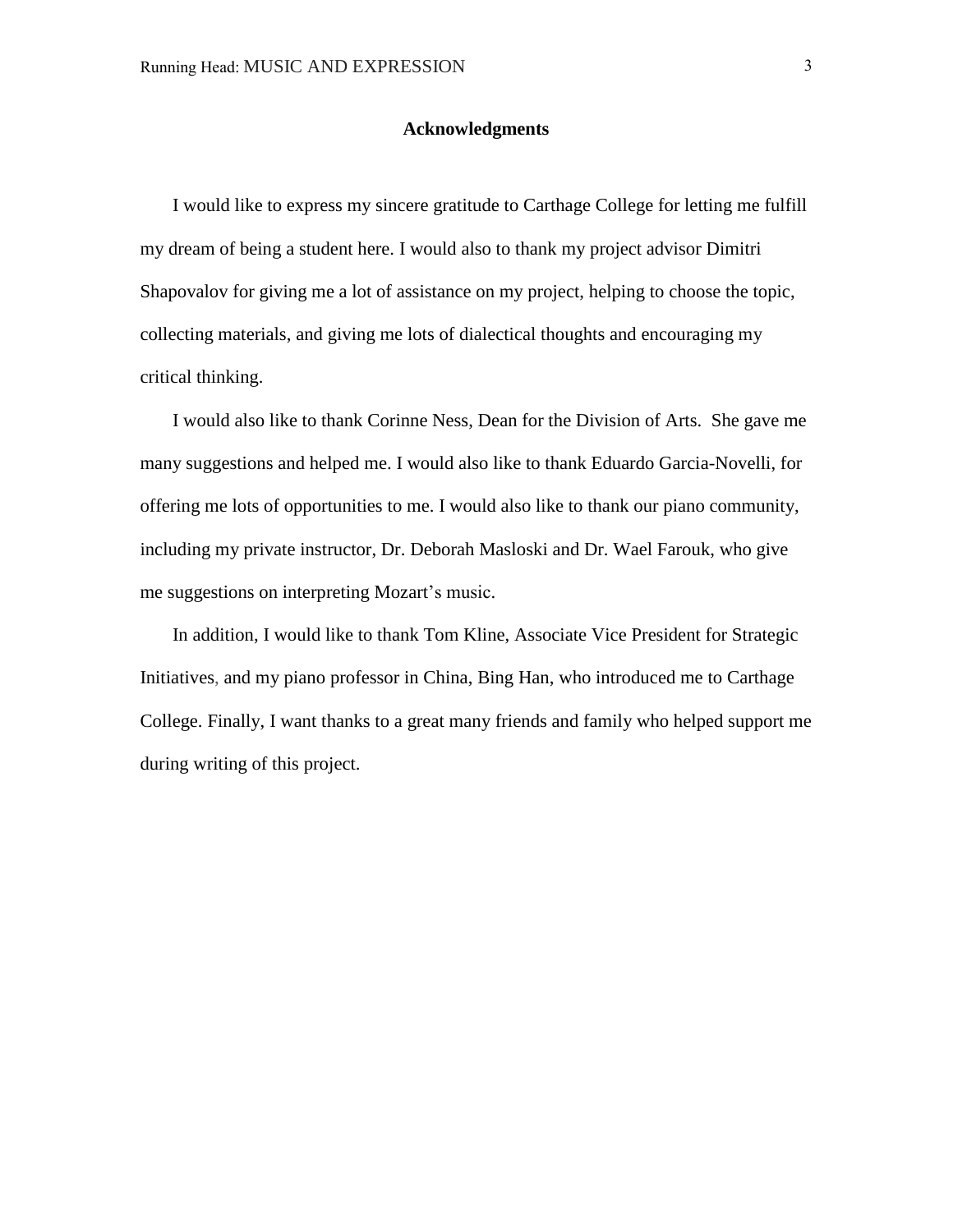| Richard Taruskin's theory: Let music speak for itself13 |     |
|---------------------------------------------------------|-----|
|                                                         |     |
|                                                         |     |
|                                                         |     |
|                                                         |     |
|                                                         |     |
|                                                         |     |
|                                                         |     |
|                                                         |     |
|                                                         |     |
|                                                         |     |
|                                                         |     |
|                                                         | .28 |
|                                                         |     |
|                                                         |     |
|                                                         |     |
|                                                         |     |
|                                                         |     |
|                                                         |     |
|                                                         |     |

# **Table of Contents**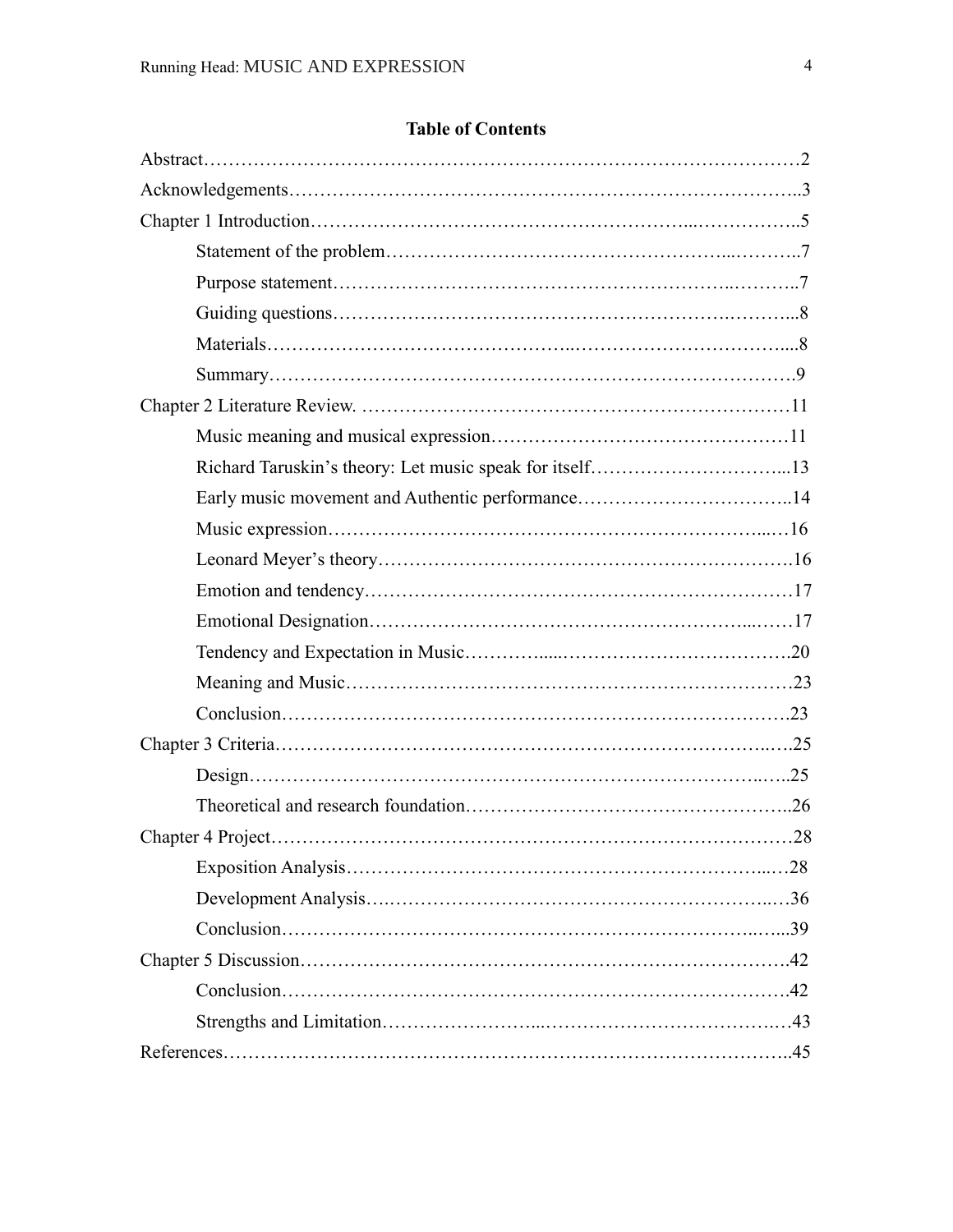### **Chapter 1**

### **Introduction**

Musical expression is one of the most important aspects of music performance (Davies, 1994). Scholars have defined musical expression as consisting of dynamics, timbre, timing, and pitch. The ability to perform expressively by varying these elements distinguishes advanced musicians from lesser-skilled performers (Gabrielsson, 1988; Woody, 2003). The music played by performers and transmitted to audiences has to sound intelligible rather than focusing on elementary components of music such as pitch and rhythm.

According to the early music movement, as critiqued by Taruskin in his collection of essays *Text and Act*, performers tend to regard performance as focusing primarily on recovering the original meaning of the autograph score, thus eliminating any interpretational accretions that may have accumulated as performance conventions shifted. Followers of the early music traditions, as described by Taruskin, concentrate on the Urtext score<sup>1</sup>, which reflects an original meaning to be recovered. For instance, one may choose to play harpsichord or clavichord in performing an eighteenth-century sonata, in order to make the music correspond to the authentic sound of period instruments. Any later accretions, whether editorial or those connected to performance traditions, should therefore be purged from the music, for there is nothing that, according to this tradition, should be added into the music by the performer. (This is the ideal of "authenticity" that Taruskin critiques in "The Limits of Authenticity," Taruskin 1995.)

 $\overline{a}$ 

 $<sup>1</sup>$  The Urtext score edition is a work of classical music in a printed version intended to reproduce the</sup> original intention of the composer as exactly as possible, without any added or changed material. Other kinds of editions that are distinct from Urtext are facsimile and interpretive editions.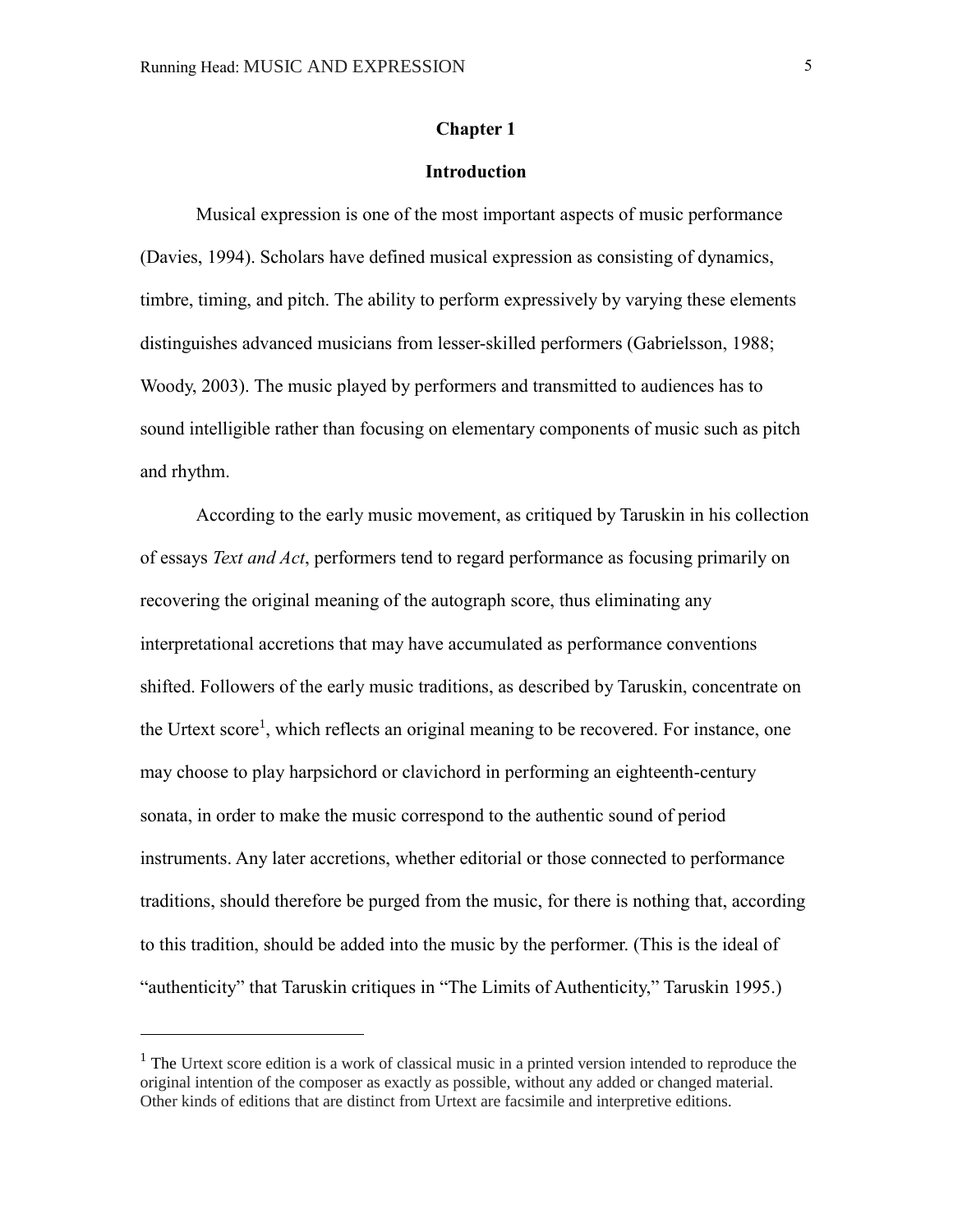However, if every pianist must approach performance as the project of eliminating accretions, why have performers at all as live participants of the music-making tradition? If there must be only one ideal approach to interpret the score, why should we welcome a multiplicity of performative approaches, let alone performance traditions? While it is surely important for performers to refer back to historical performance to gain further understanding of past traditions, must every performance be evaluated only insofar as its ability to copy an existing blueprint? Alternatively, may we regard musical expression instead as a path to building, not copying, the performer's interpretative potential?

According to Leonard Meyer (1956), music can arouse emotion in ways that can be explained conceptually, neurologically, and aesthetically. From the perspective of listener, music is able to evoke "tendencies," which respond to music stimuli. Emotion arises when a tendency is inhibited. In other words, when the listener's (and also the performer's) pattern of expectation fulfilment is disrupted, an emotional response is enhanced. This sheds much light on the task of the performer to move the listener: performers must actively interpret the music as interacting with their expectations, as opposed to mechanically reproducing the score as if it were an Urtext. Performers must be aware of the patterns of expectations and resolutions that exist in their minds as well as in those of their listeners, and designate emotion accordingly.

A corollary question that must be asked is: how do the performers come to make these expressive choices? That is to say, if Meyer is correct, then what minimum knowledge of style is necessary in order for a coherent interpretation to arise? Conversely, how must the studio teacher determine what knowledge is lacking when the student's approach lacks expressivity?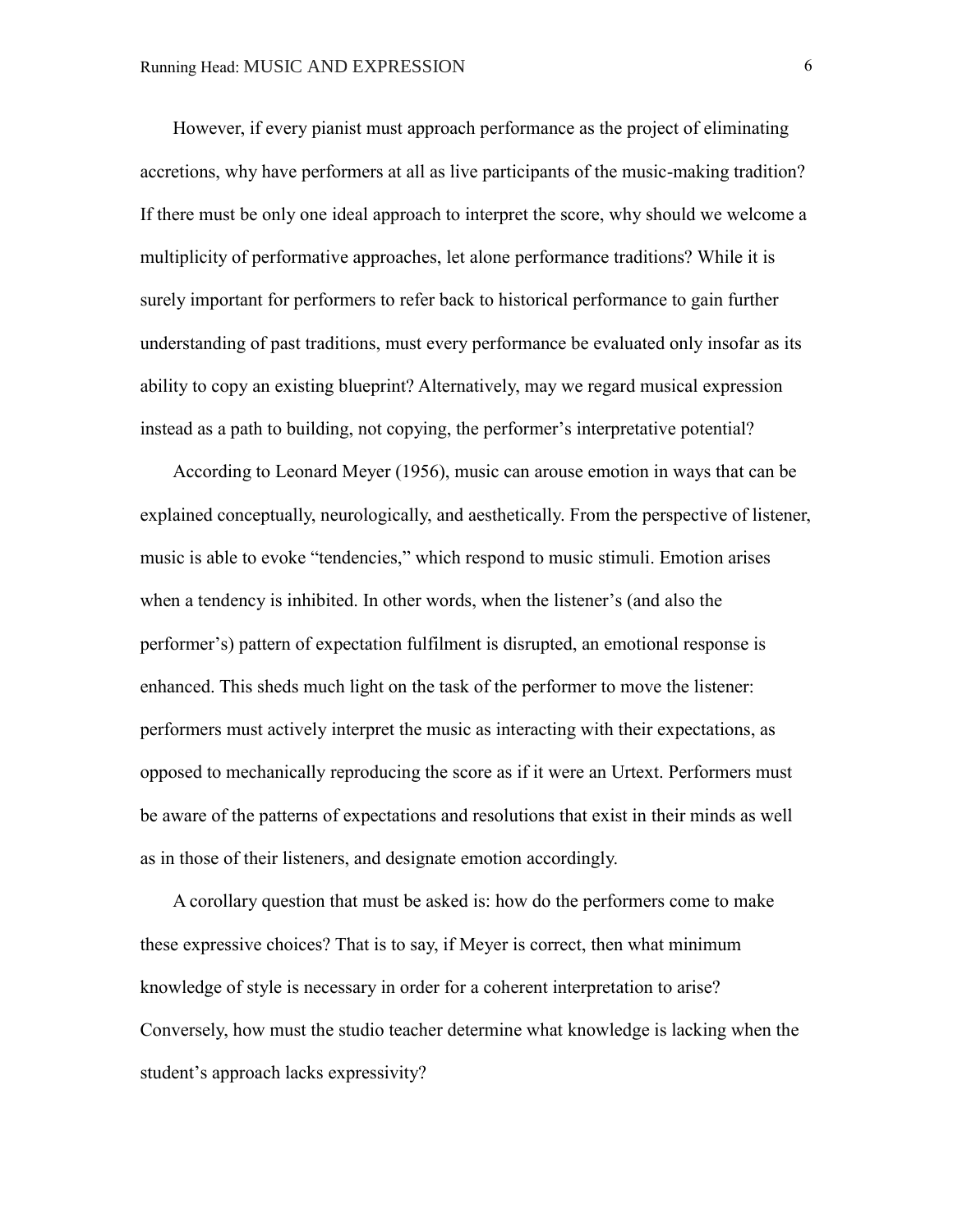### **Statement of the problem**

Today, too many modern performers do not approach expression in this alternative way, producing interpretations that do not engage the listener's imagination sufficiently. If performers lack an understanding of the style, however, it is consequently meaningless to the listeners as well. As a pianist, then, it is important to interpret music as a process of making intelligible choices that resonate on the emotional and expressive level with the listener. We have to base expression on our musical experience and knowledge of the style of the work. We must translate this knowledge into choices concerning articulation, phrasing, pedaling, and other musical dimensions that connote emotion. This approach to interpretation is traditionally resisted in certain parts of the Chinese musical community, where some modern performers focus more on technique rather than on communicating feeling. Such performers are used to separating expression from interpretation and overlooking both in favor of technical proficiency. My focus on expression is meant as a way of pushing back against this tradition.

### **Purpose of Project**

The purpose of this project is to apply the theoretical framework extracted from Taruskin and Meyer to my analysis of the two Mozart performances, which in turn will help me formulate a more comprehensive, theory-based pedagogical philosophy. I will illustrate how these concepts may be applied to performance as I prepare my solo recital. The theoretical framework will have particular value to other teachers interested in the music expression as they think about what knowledge of style a student must possess in order to produce an emotionally and expressively charged performance.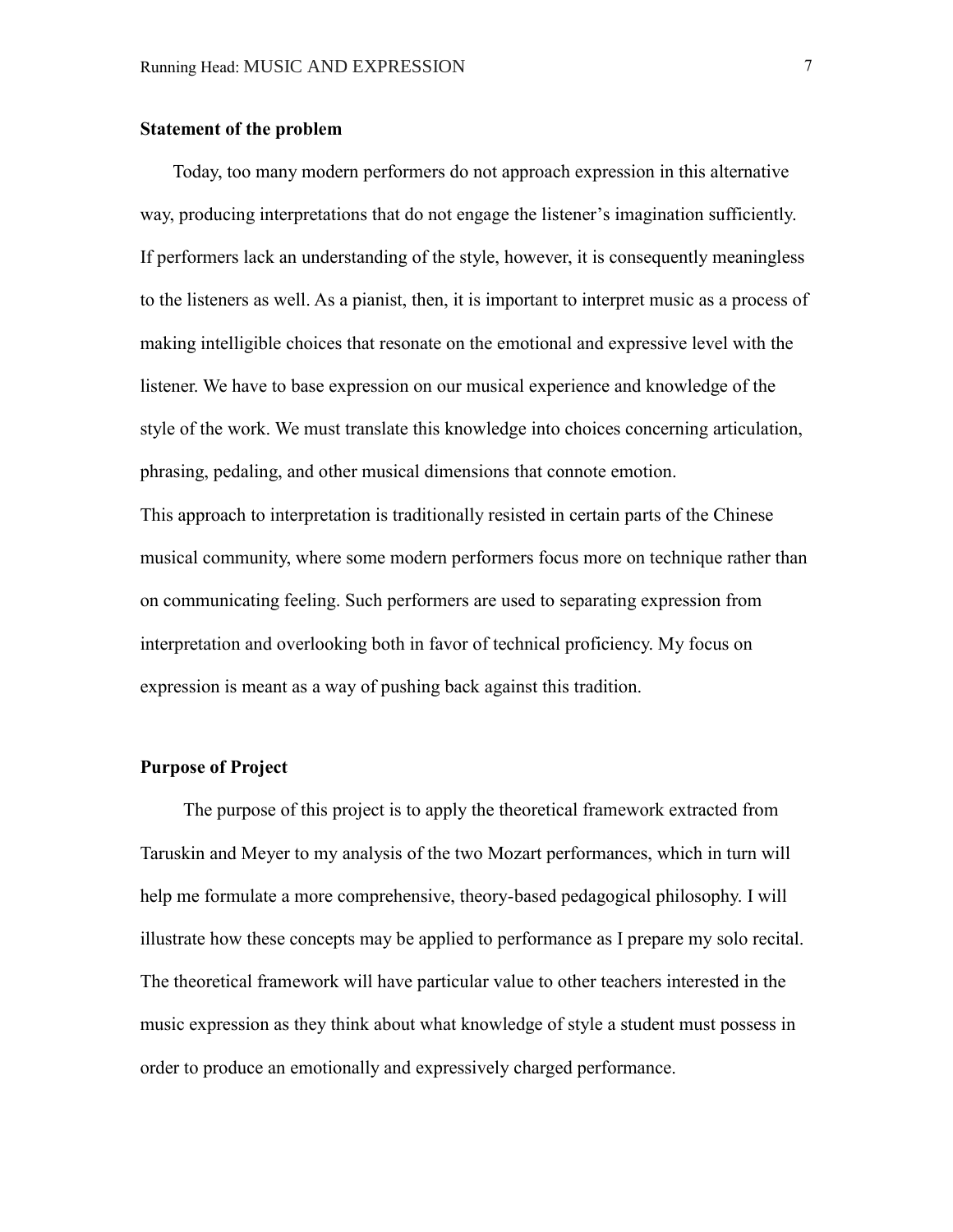# **Guiding Questions**

The project focuses on three main questions.

- What elements are present in the choices of the expressive pianist?
- What makes an interpretation expressive?
- What is the source of expressivity? Is it the score? The Pianist? The Audience? Or a combination thereof?

# **Material**

To answer these questions, I have chosen one sonata movement from the classical period, the first movement of Mozart's Sonata K. 281, which I will perform at my thesis recital. For my thesis project, I will examine two recordings of this work by two pianists from different historical traditions: Vladimir Horowitz and Mitsuko Uchida. Vladimir Horowitz was born in Kiev in 1903. Throughout his career, he championed Romantic repertoire and became known for his incredible virtuosity. By the end of his illustrious career, Horowitz was widely regarded as one of the greatest pianists of the twentieth century. Mitsuko Uchida, born in December 1948, is a naturalized British citizen. She has mastered a vast quantity of Western classical repertoire and has won numerous awards and honors. She is particularly well-known for her interpretations of Mozart's music,

The earlier recording of Vladimir Horowitz was released in 1995, on the album *Mozart: Piano Sonata, K.281, K.333, K.485, K540. DG Deutsche Grammophon, 445517.* The recording of Mitsuko Uchida was released in 1988, on the album Mozart: the Piano Sonatas, 2001 Universal International Music B.V. B000VIUDCQ. Both recordings were selected from a Youtube archival recording, which is widely available through this free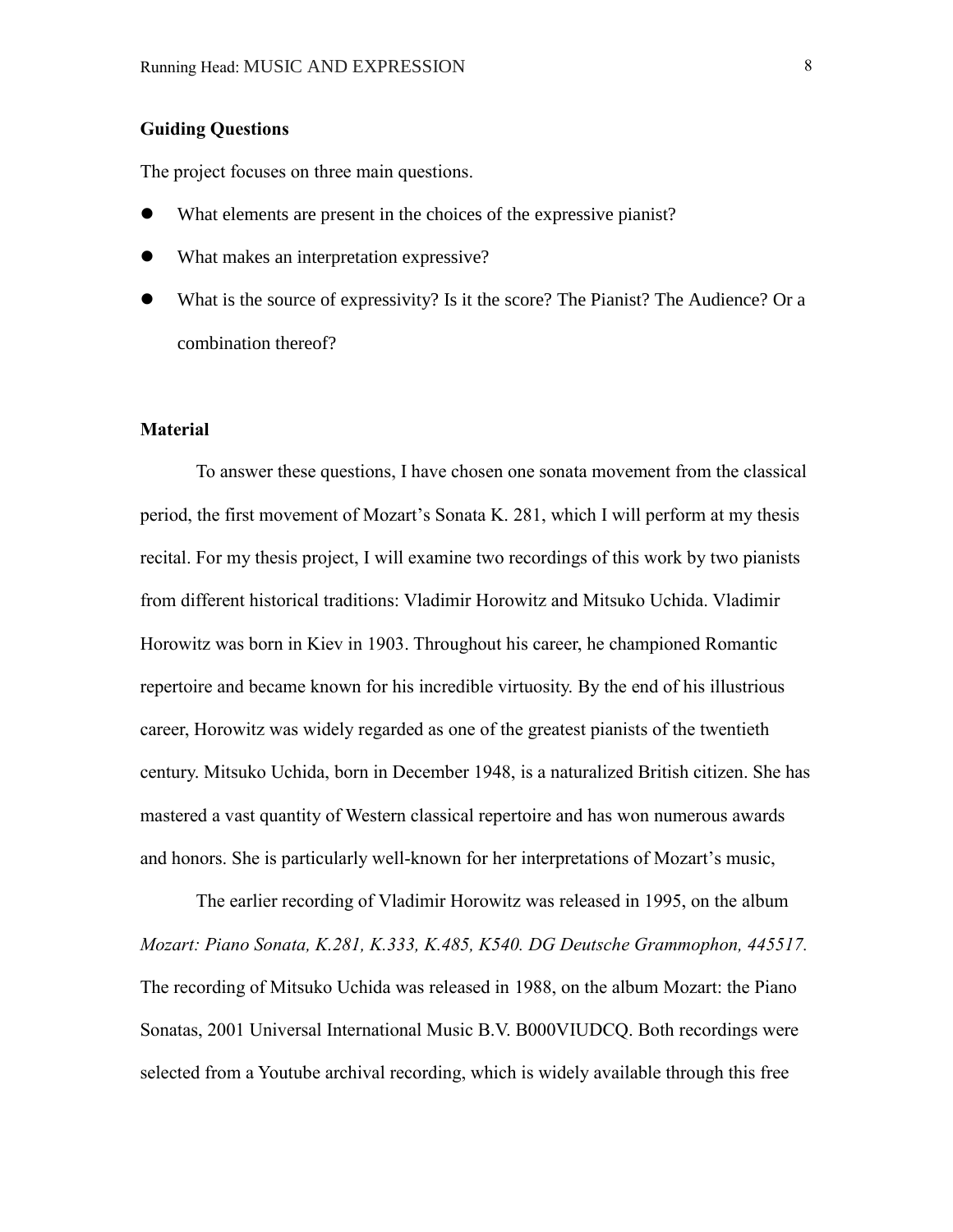service site. The exact internet information is available in the references section.

#### **Summary**

My project will focus on:

- The concept of musical meaning and on definitions of musical expression. These topics clarify the process whereby music affects both performers and listeners alike. Meyer's theoretical apparatus examines the relationship between musical expression and arousal theory, a psychological term that attempts to explain how meaning arises out of inhibited tendencies.
- The role of the Urtext score (and, by extension, an "Urtext performance") in the performer's understanding of his or her approach to the work.
- The incorporation of theoretical concepts such as expression and interpretations into daily practice and performance, which in turn influence piano pedagogy.
- The two pianists' personal background and aesthetic views.

My analysis of the two performances will enumerate the pianist's most important expressive choices, connect them to the score, and postulate their understanding of the style based on the expressivity of their interpretation. I will apply my research to my own piano performance as part of my thesis recital. This information will also inform my own piano pedagogy, as an instructor of piano in the Carthage Arts Academy.

The theoretical outcomes discussed here have resulted from my independent study with Dr. Shapovalov in the Fall of 2016. We set up a meeting time and discussion weekly. With Dr. Shapovalov's direction, I explored some books, book chapters, and articles about musical expression to broaden my understanding of musical expression. The project was guided by the expert review feedback from Dr. Wael Farouk and Dr. Deborah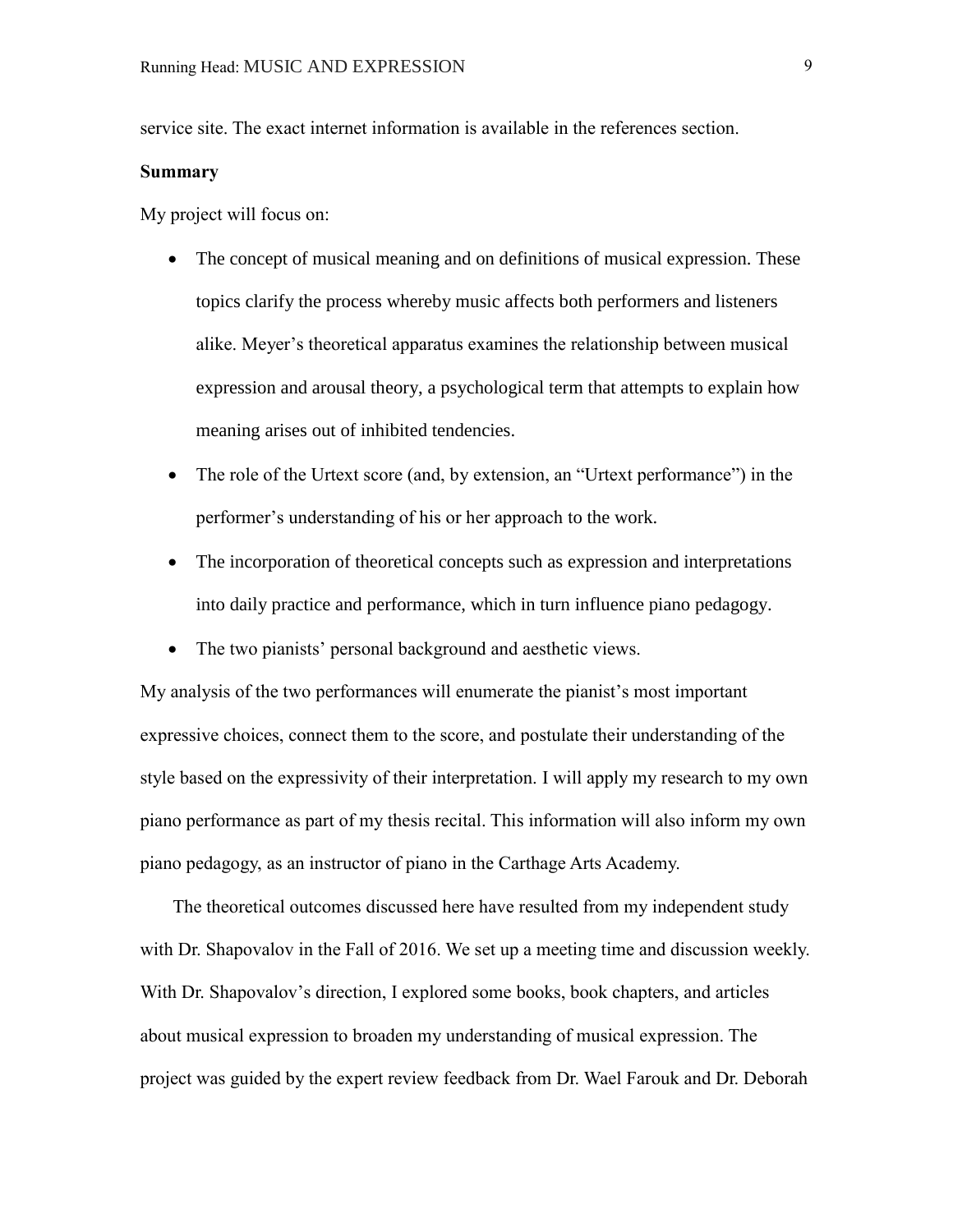Masloski, two accomplished scholars and pianists. Their feedback guided the analysis and the implications for future work on this project.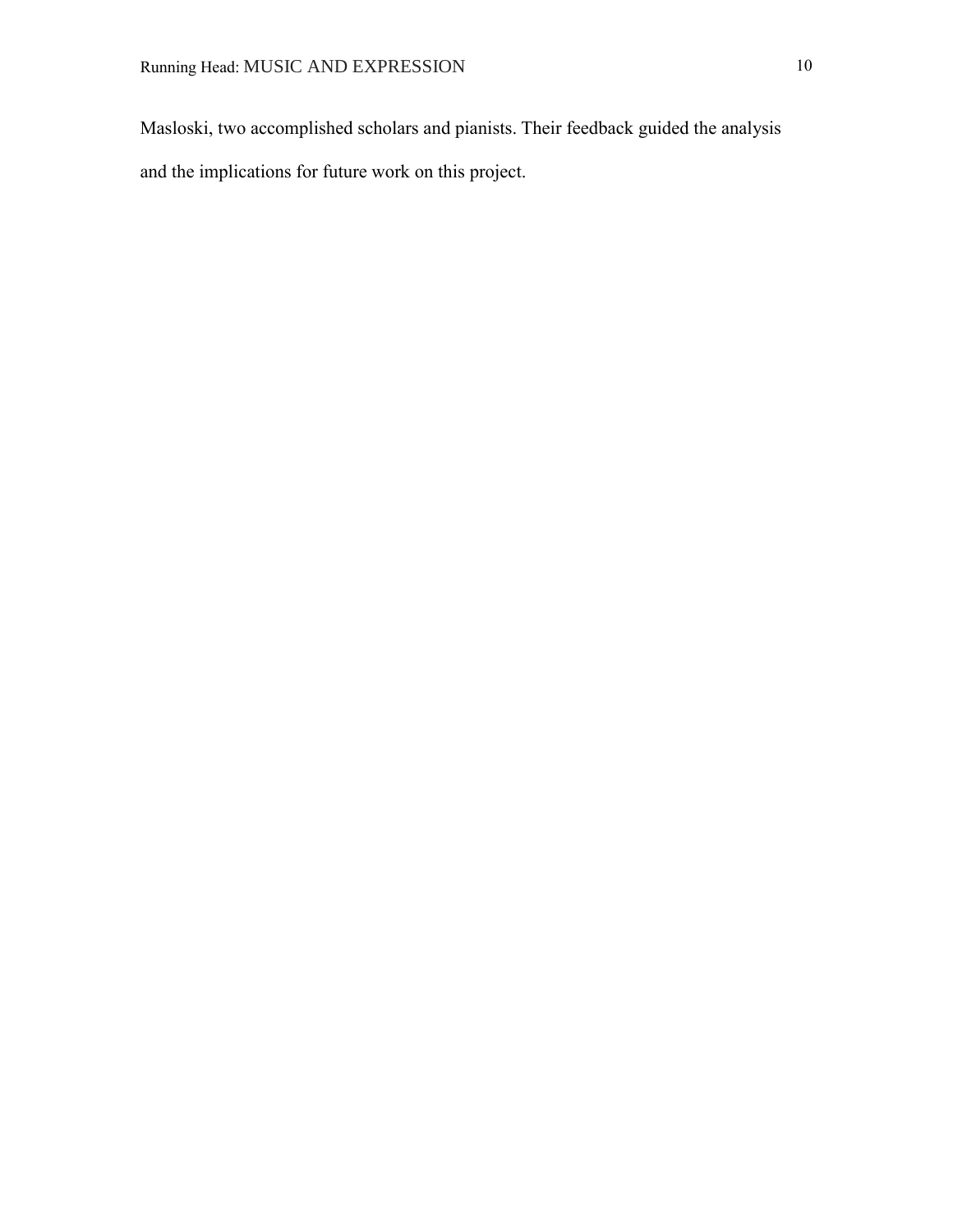#### **Chapter 2**

# **Literature Review**

 In this chapter, I will provide the basic theoretical concepts of music meaning and a definition of musical expression. The concepts clarify the process whereby music affects both performers and listeners alike. I will specifically explore Meyers' theoretical framework to examine the relationship between musical expression and arousal theory, a psychology term that attempts to explain how meaning arises out of inhibited tendencies.

The literature review also examines the role of Urtext score and by extension, an "Urtext performance" in the performer's understanding of his or her approach to the work. Additionally, I will explore the debate about "early music" and "authenticity" by Richard Taruskin.

#### **Music meaning and musical expression**

In the early research, musical expression has been used in many different ways in literature. Literally, it refers to the systematic variations in timing, dynamics, timbre, and pitch that differentiate it from other performances of the same music (Palmer, 1997). According to Davies, expression has also been to refer to the emotional qualities of music that are perceived by listeners.

 In the book *Musical meaning and Expression*, Stephen Davies discusses the two questions, what is music meaning and how does music possess it by expressivity (1994). In his work, Davies tries to find relationship between music and language, music and symbolism, and music and emotion. Davies is concerned with the nature of emotions. He argues that humans respond to music naturally by emotions or behavior related to their knowledge, culture. Humans experience music just like other any behavior - it naturally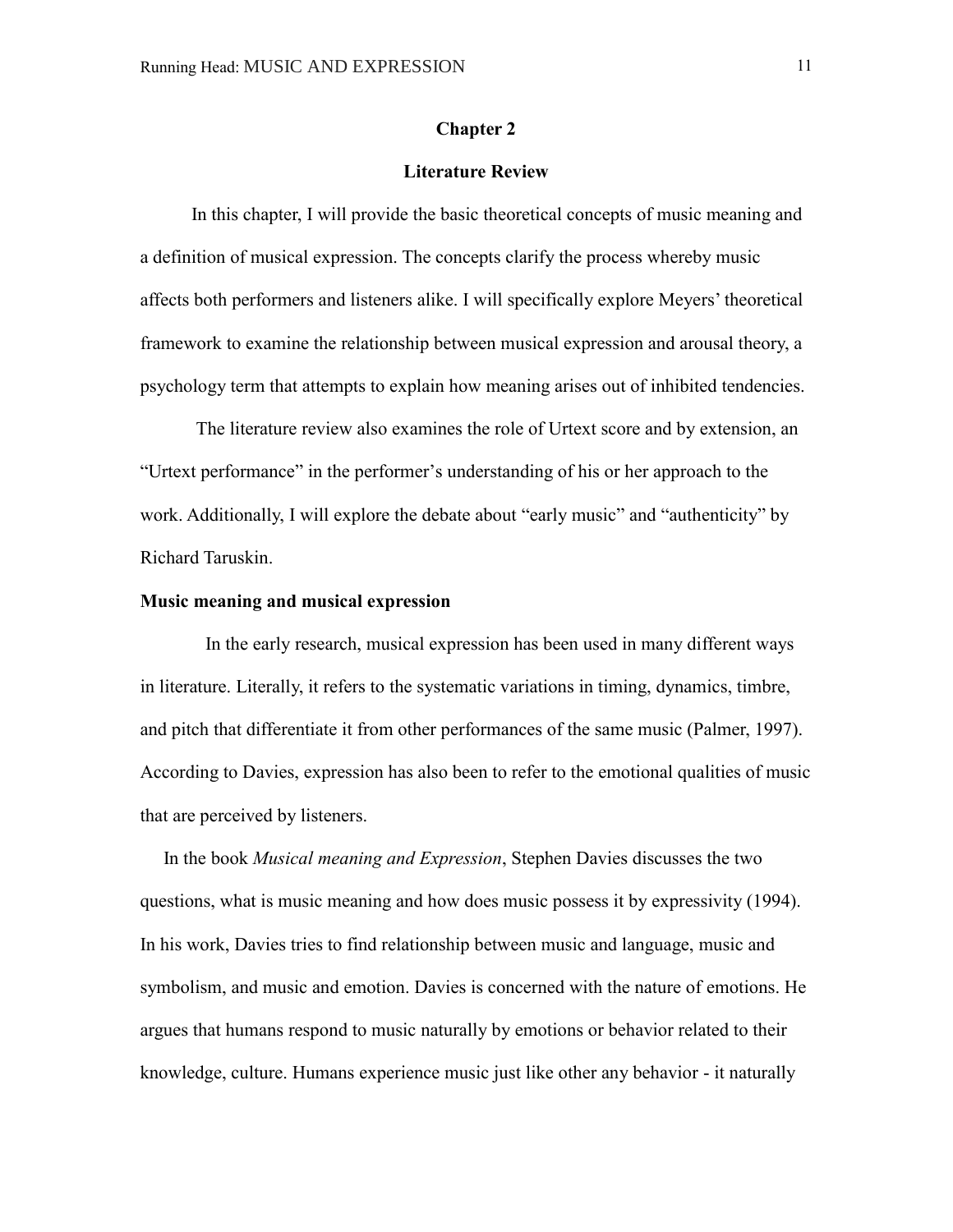happened. Music, according to Davis, is a communication that influences the character of understanding, and touches the affective meaning of life. Music become meaningless without expressivity. In his theory, expression evokes in us the power of music in life, and we produce it, coexist with it, and are affected by it.

### *Musical Authenticity*

Textual Criticism is a theory where the performer examines the text, and eliminates any anachronism, any errors, any addition of the text. Taruskin (1995) said that is kind of a model for a way we think about performance. "Because you see modern performers seem to guide their performance as text rather than acts, and prepare the same goal as present-day textual editors: to clear away accretions." Modern performers tend to build and think themselves in the same way as textual editor. Taruskin said this is not a good idea, because once you remove accretions, what expressive choices are put in their place? Lots of performers don't put anything in this place; they see nothing in the edited score and they play nothing. Early music performers generally require that we should play this way, and not add in anything including personal interpretive choices. Early music performers believe that playing a period instrument such as a harpsichord or clavichord is an interpretive choice, and that the period instrument will allow them to make the appropriate sounds for the Urtext performance.

The idea of "Authenticity is problematic. Is clearing away the accretions a necessary step and goal of performance? As editors we clear away the accretions and keep the original look. But as a performer, this is a first step but shouldn't be a goal. The performer, I believe, is a partner and expression requires that you need to put something in. Once you remove the accretions of editor remarks, what is to take their place?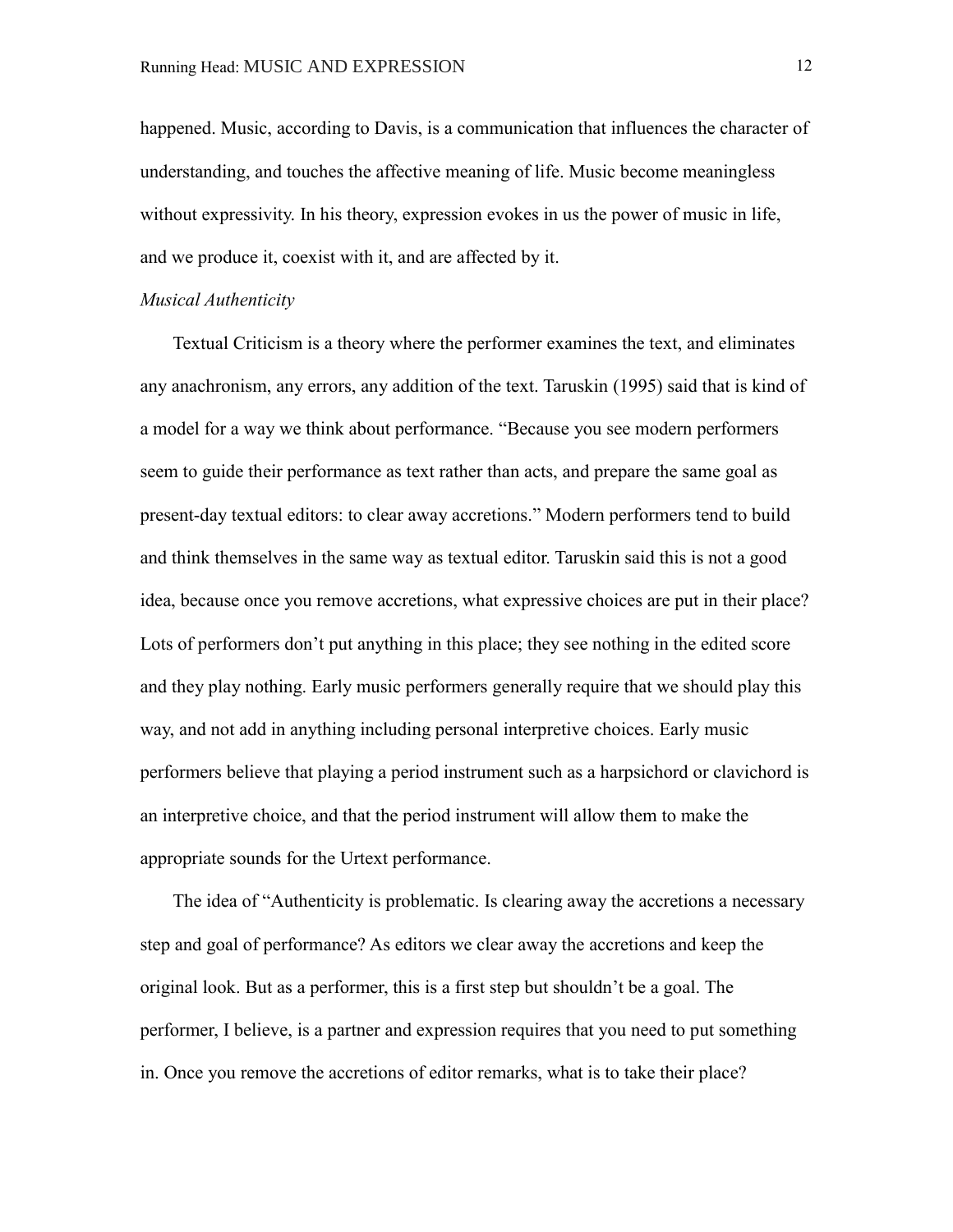When people apple the label a performance as "authentic", they are really not talking about the performance. They are talking about the differences between what the performer is doing with the Urtext score (Urtext score edition definition: a work of classical music is a printed version intended to reproduce the original intention of the composer as exactly as possible, without any added or changed material. Other kinds of editions distinct from Urtext are facsimile and interpretive editions. Wikipedia.) But the Urtext is not a work in and of itself - the real work is the Urtext plus interpretation. Is it possible to play music without interpretation? There will be nothing at all in the communication between music and human being. It is always a case that a performer makes choices with an Urtext based on the expressive potential of the piece and the artist. The interpretation of the performer cannot be deviated from the Urtext.

# **Richard Taruskin's theory: Let Music Speak for Itself**

In the book *Text and Act*, Taruskin argues "let music speak for itself." He said some scholars believed that music performances had become arbitrary and overly personal on the behalf of the composer Taruskin cited the example of Brahms, who would stay at home with the score rather than go to opera to listen. The score was the only and best interpretation. Stravinsky as a composer is an example of this primacy of the score. Stravinsky documented his performances in the score because he didn't want to create different objects. Milton Babbitt was similar, preferring an electric piano to document the performance of the score. These composers seem to view the performing artist as an unnecessary role, as a necessary conduit between the composer and audience. But without the "middle man", is the music still expressive and alive?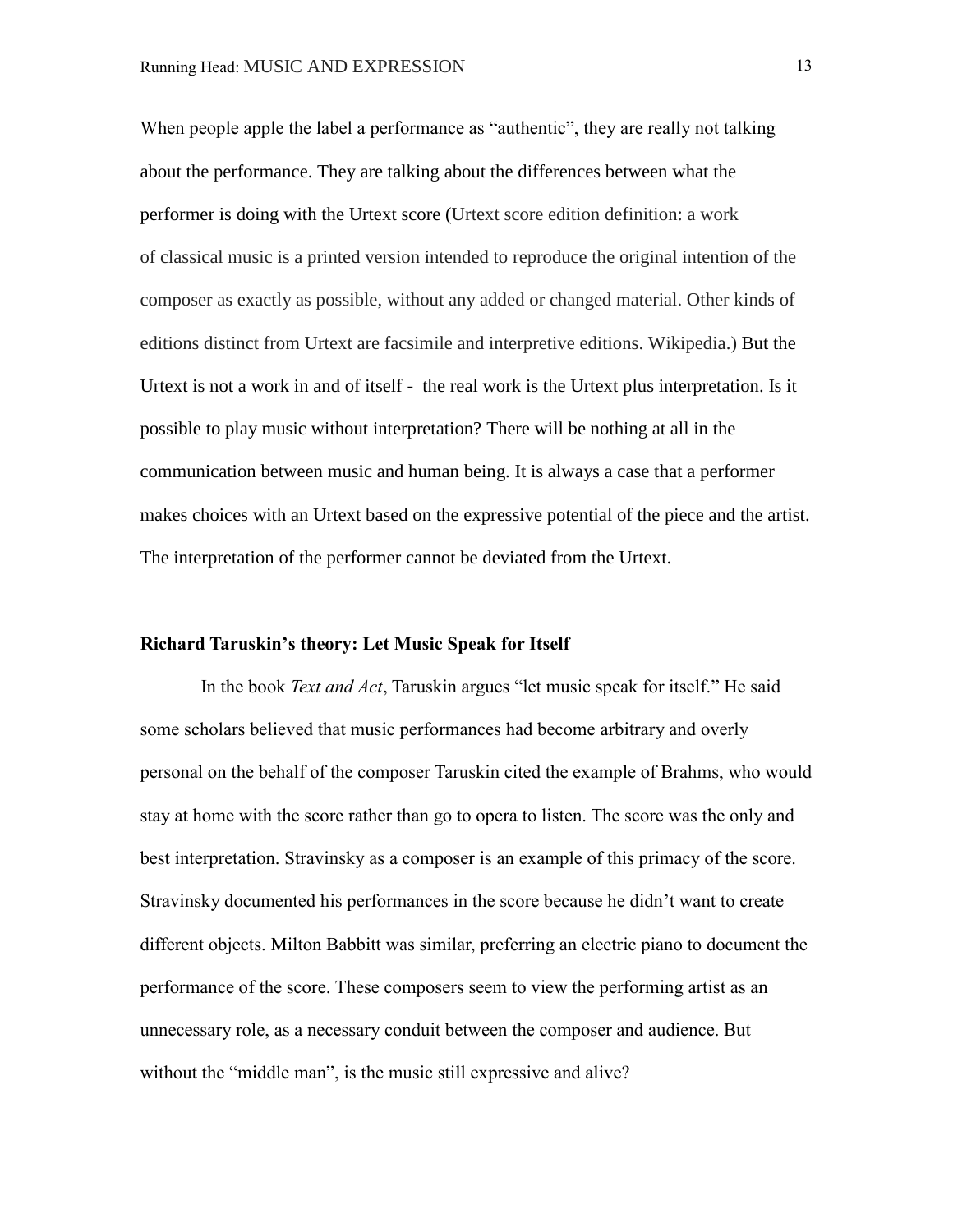Taruskin believed that if a performer did not have the urge to participate in the music and contribute to it, he shouldn't have become a performer in the first place. Taruskin pointed that "music can never under any circumstances but electronic speak for itself. In the case of notated music there is always the middle men, even if it is only ourselves as we contemplate to write the symbols" (p58).

"Let music speak for itself" is an inspired idea to think about music itself. Instead of drawing on lots of personal thoughts and editor's additions, Taruskin assumed "letting music speak for itself" was to get more and more close to the composer's intention using the text but requiring the vehicle of the performing artist. But does the best interpretation really exist? We are living in a modern period and it is hard to find the original intention of a long-gone composer. For example, if I was performing the Beethoven ninth symphony back in 1925, should I go back in time, to take an original recording  $-$  is that a good ideal for a performance in 2016? Can I make the music sound the same as that first example? Taruskin would say it is important for us to know what the performance sounds like and it would be really nice to have that recording. But should every performance today try to sound like that performance? I believe that should not be our goal every single time. Taruskin argued that if we are guided by only the composer's intention on the page, that is a fallacy. He believed that the initial performance is a roadmap to the accurate expressive performance.

# **Early Music Movement and Authentic Performance**

 According to the early music movement, as critiqued by Taruskin (1995) in his collection of essays *Text and Act*, performers tend to regard performance as focusing primarily on recovering the original meaning of the autograph score, thus eliminating any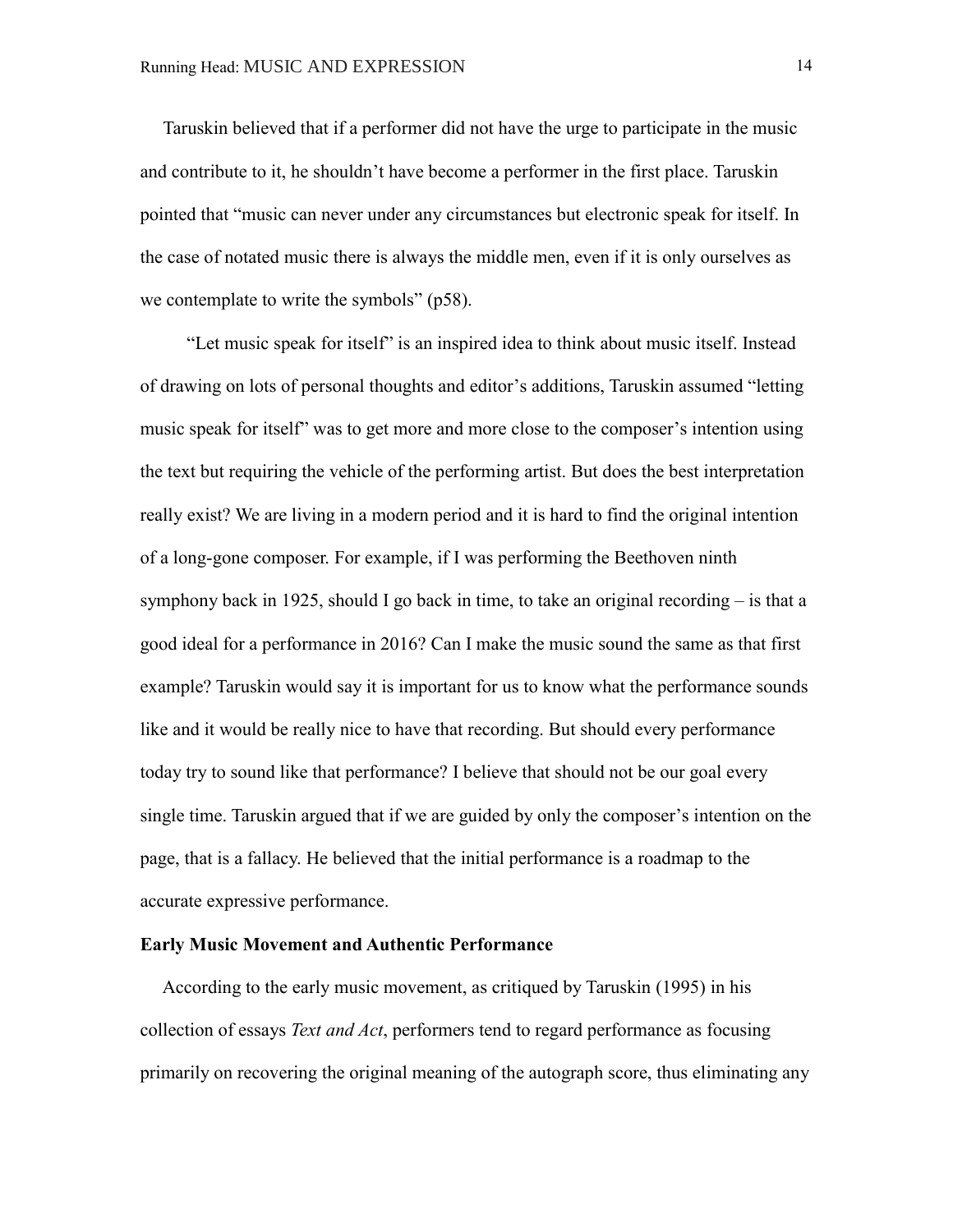interpretational accretions that may have accumulated as performance conventions shifted. Followers of the early music traditions, as described by Taruskin, concentrate on the Urtext score, which reflects an original meaning to be recovered. For instance, one may choose to play harpsichord or clavichord in performing an eighteenth-century sonata, in order to make the music correspond to the authentic sound of period instruments. Any later accretions, whether editorial or those connected to performance traditions, should therefore be purged from the music, for there is nothing that, according to this tradition, should be added into the music by the performer. This is the ideal of "authenticity" that Taruskin critiques in "The Limits of Authenticity" (Taruskin 1995).

What is authentic performance? Taruskin argued it is very problematic. More and more musicians and scholars think highly of the Urtext score - the version closest to the original score of composers without overly decorated and recreated versions from editors. According to Taruskin, in the 1980s, the early music movement prized the "Urtext" only. But if there are no dynamics, no articulations, no staccatos on the score, can we play it? If we follow the rules, we absolutely cannot.

But Taruskin argued that an Urtext performance principal would be just playing the notes. They are big choices that performers have to make. The early music movement people said you can have to use the score context, but Taruskin pointed out that performers cannot produce a boring performance; they have to make choices.

If every pianist must approach performance as the project of eliminating accretions, why have performers at all as live participants of the music-making tradition? If there must be only one ideal approach to interpret the score, why should we welcome a multiplicity of performative approaches, let alone performance traditions? While it is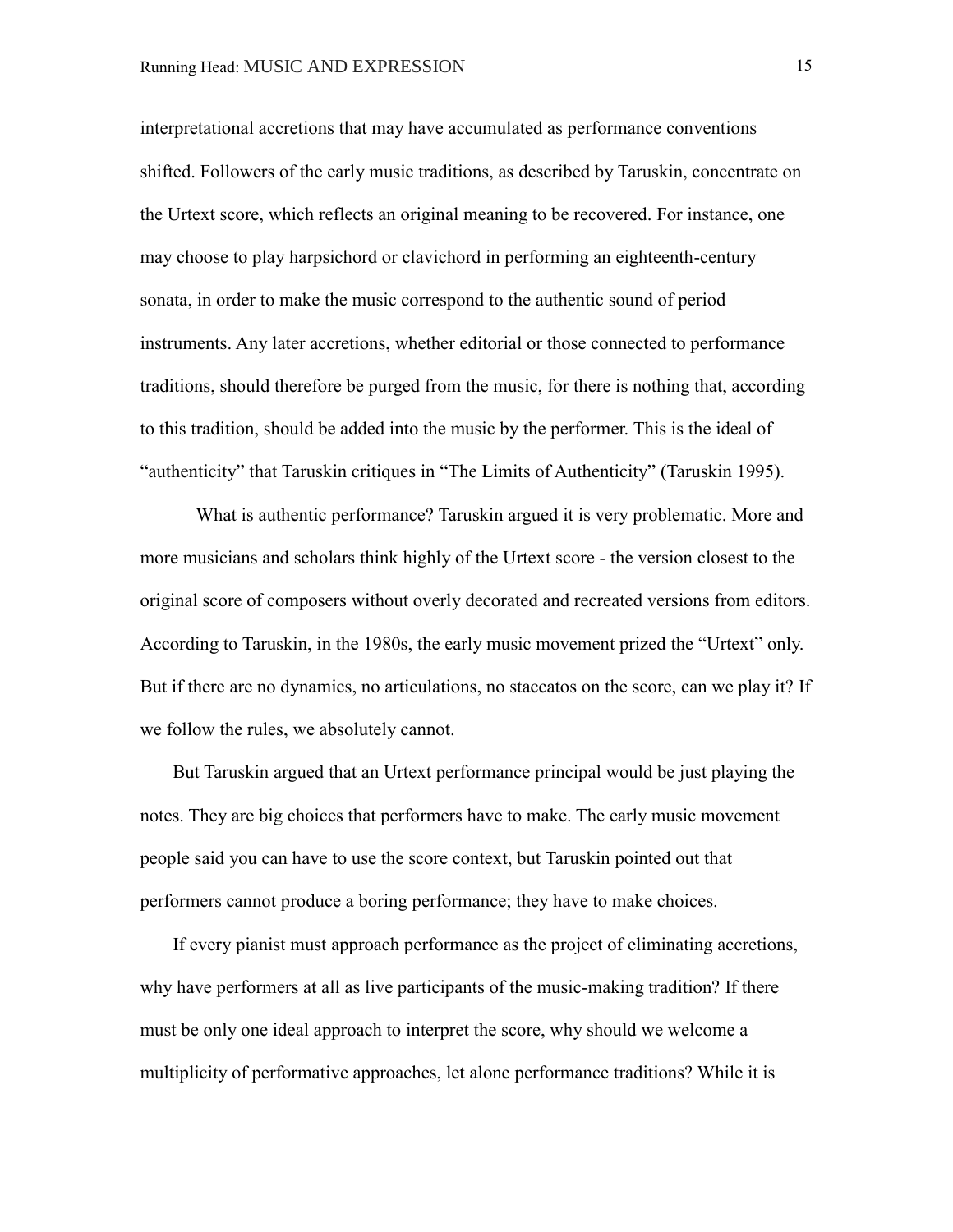surely important for performers to refer back to historical performance to gain further understanding of past traditions, must every performance be evaluated only insofar as its ability to copy an existing blueprint? Alternatively, may we regard musical expression instead as a path to building, not copying, the performer's interpretative potential?

# **Music Expression**

Performers have to make choices to interpret music. The questions become "how do we know which expression" or "which choice of interpretation or expression do we want?" As Taruskin described, early music performance tradition offers nothing there. There are a few articulation choices, very few dynamic choices, no phrasing. Generally, interpretation is not in the edition of score - it is always a part of musical experience. The question for the performer then becomes "how do we know which choices interpretations of expression that we really want? Which expressions are good? Which expressions are bad?" I believe that good expressive choices always stimulate the imagination. But who holds judgment to balance between the score or composer and performer?

 Clearly, the score has some authority, or rather the way we read the score must be taken into account., There must be some preferences, some rules. I believe that this is a space between the score and the performer – the balance of the performance practice that is informed by the Urtext and historical knowledge but consists of the interpretive choices of the performer in a balance.

# **Leonard Meyer's Theory**

According to Leonard Meyer (1956), music can arouse emotion in ways that can be explained conceptually, neurologically, and aesthetically. From the perspective of the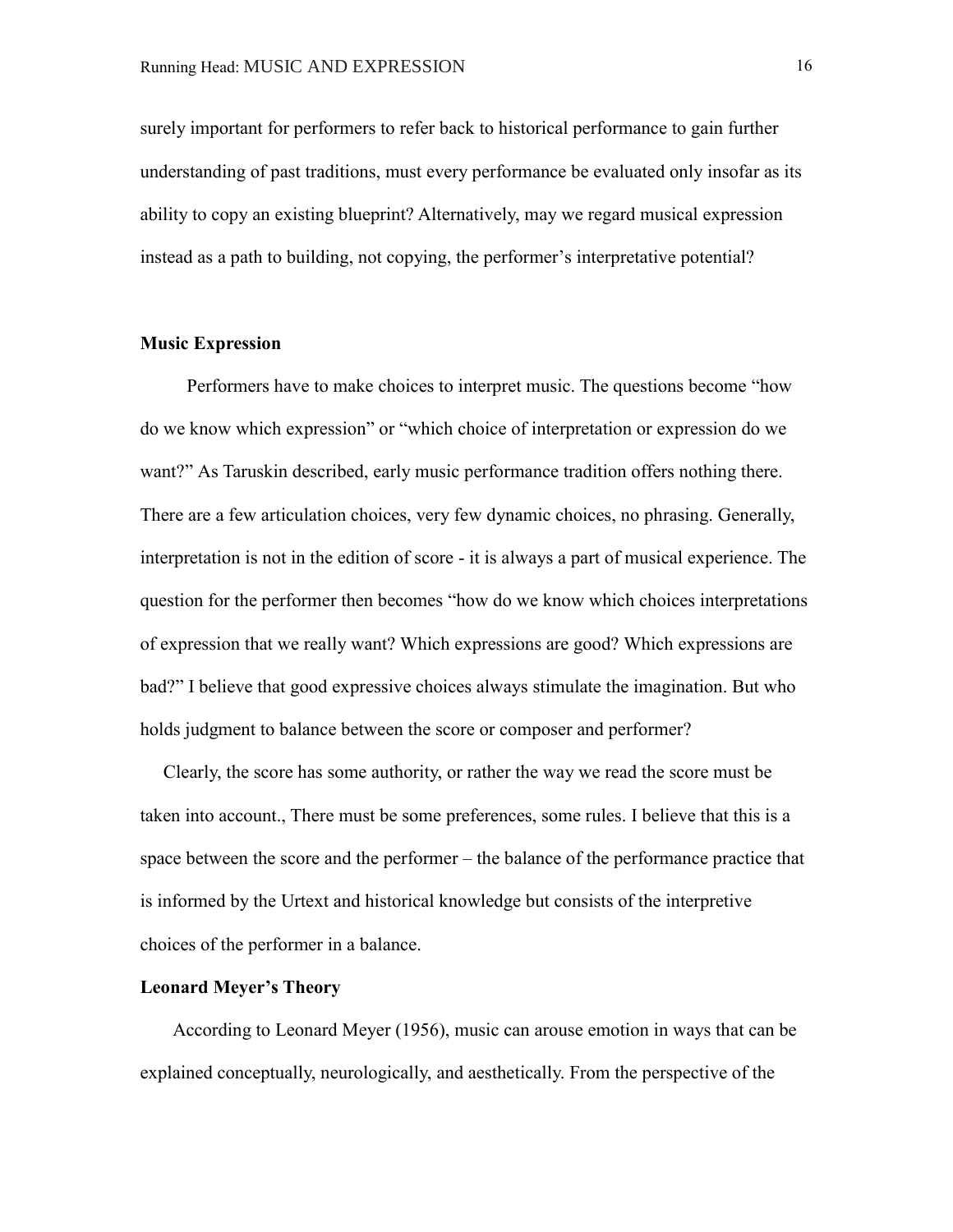listener, music is able to evoke "tendencies," which respond to music stimuli. Emotion arises when a tendency is inhibited. In other words, when the listener's (and also the performer's) pattern of expectation fulfilment is disrupted, an emotional response is enhanced.

### **Emotion and tendency**

In the book *Emotion and Meaning in Music*, Meyer analyze largely the process of how listen to music and how this arouse emotions. Meyer says that with tendency we respond to music in a different way. When we hear music we have a tendency to act in this way or another way. Music may arouse in us a certain emotion; while our physical tendency is the different, we recognize a similar emotional response to music.,

# **Emotional Designation**

Differentiated behavior is not an automatic or a necessary concomitant of affective experiences. Meyer pointed out the purpose of emotional differentiated behavior is communication. People want to share their emotional life with others. Let's imagine when people listen or watched spooky music or movie. They tend to behave in different ways - they may shake, hide their face behind their hands, or scream. Their behavior is not only a physiological reaction. They communicate and express their emotion to others through their behaviors.

The Designative behavior is largely influenced by custom and tradition. "it varies from culture to culture and among different groups within a single culture" (Meyer, 1956, p. 21). For example, if someone is yelling, it might not make any sense to us other than making a noise. But if this person is from a South Africa primitive tribe, their people might understand, it to mean: "I am hungry". It becomes a communication between them.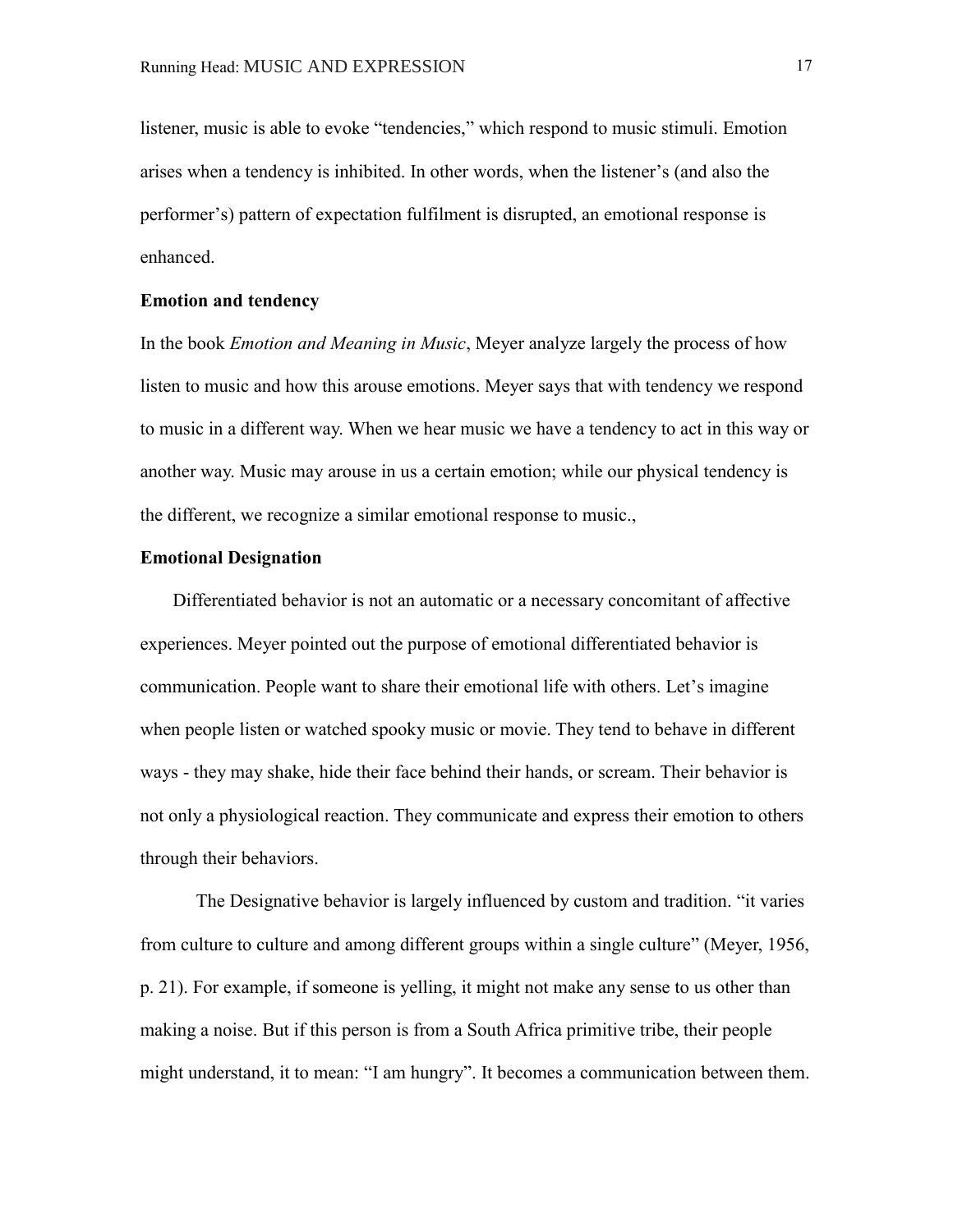So, the same stimuli caused different designations through communication because of the differing cultural background.

 Above all, Meyer made a conclusion that: "people understand and made appropriate responses to designative behavior as a total behavior, not just to some features of it, whether natural or otherwise. As a total pattern designative behavior is a cultural phenomenon, not a natural one" (Meyer, 1956, p. 22). "Music which attempts to designate emotional states depends for its effect upon the learning of conventional signs and symbols" (Meyer, 1956, p. 22).

Meyer examined why different listeners have different reactions to the same music. His point is that we have differentiated behavior. It is likely that it is highly individual and conscious and under our control. He believed that when we don't think about our actions, we tend to like react in a similar way.

Music is such a conscious activity that when we listen to it, we think about it. Our response to music when we are aware of it is frequently "Do I like this music?" Meyer supposed that people don't think about a response to music, and may have listened to music their entire life without thinking about it consciously. He believed that these people would have a similar response to music.

 How we respond to music? We have tendency to respond to stimuli. "The relationship must first of all be such that the stimulus produces a tendency in the organism to think or act in a particular way" (Meyer, 1956, p. 24). When the tendency is inhibited or stopped, like when someone wants to express or react but it stopped, this may result emotion. Meyer gave an example,

"[if] a habitual smoker wants a cigarette and, reaching into his pocket, finds one,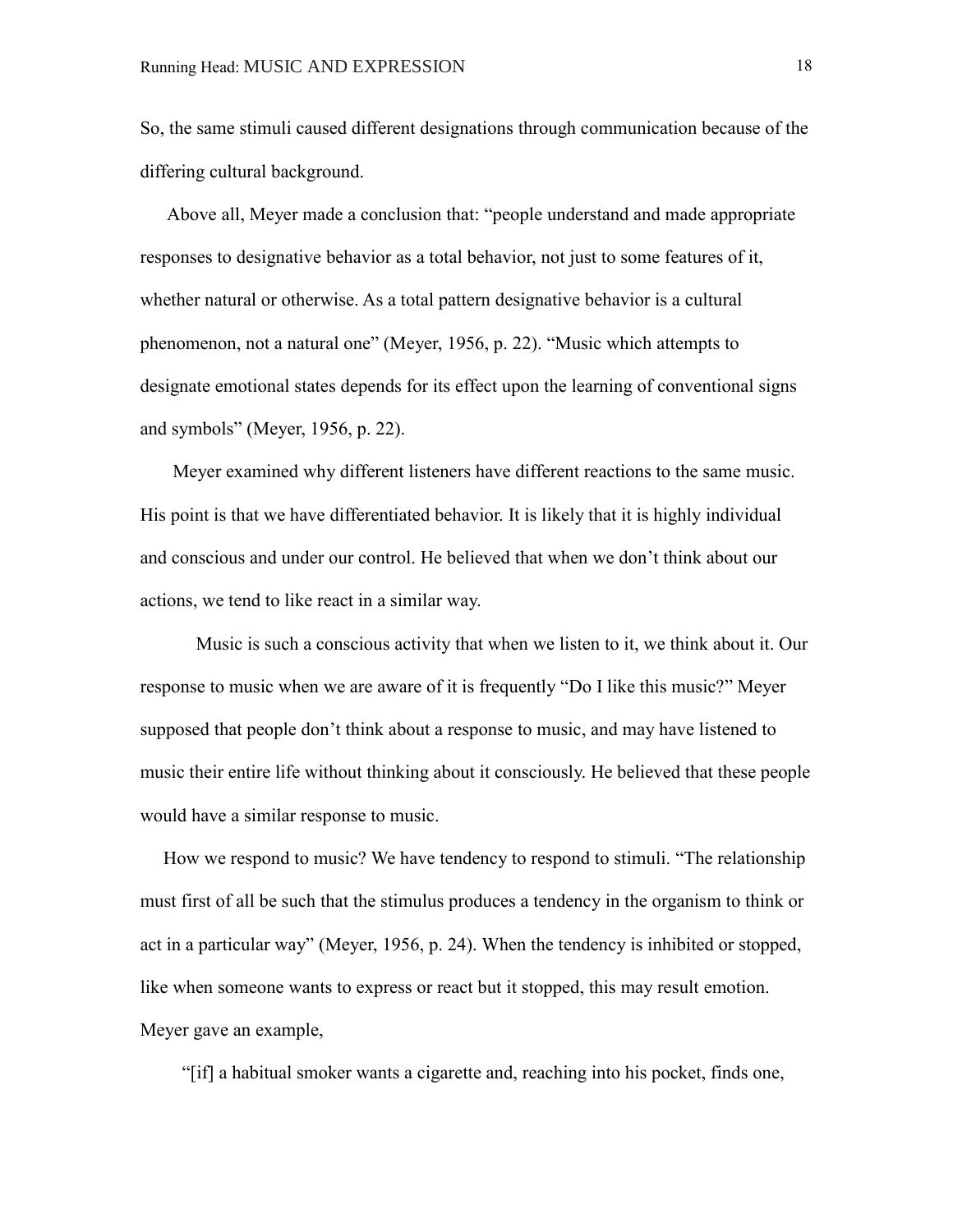there will be no affective response. If the tendency is satisfied without delay, no emotional respond will take place. If, however, the man finds no cigarette in his pocket, discovers that there are none in the house, and then remembers that the stores are closed and he cannot purchase any, he will very likely begin to respond in an emotional way. He will feel restless, excited, then irritated, and finally angry" (Meyer, 1956, p. 13).

Meyer gave the answer: "The emotion or affect is aroused when a tendency to respond is arrested or inhibited" (Meyer, 1956, p. 14) This gives a central psychological theory of emotions.

People experience variety of emotional states every day—love, fear, anger, jealousy and the like. How we respond to music is similar to how we respond to experiences in general life. If we react music in a different way as how we react to everything else, we won't have a way of knowing how to theorize about it. It is hard to study music emotion. But Meyer said there is no difference in responding to music as we respond to our life. We can observe how we react to stimulus in life, and it is the same thing in music.

Meyer also talked about "Patterns" as several kinds of things that are repeated and reacted to in our mind. A pattern reaction is a repeated reaction to things that we hear. If we expect to have a pattern reaction, it is important for our musical expectations. For example, when we hear certain chords, people have similar pattern to response to it. Based on your culture, you might have a happy feeling with a major chord or a feeling of suspense in a minor chord. if we want to formulate theory in expression, if it is possible, we need patterns, so we are able to describe our behavioral response to it. Otherwise any behavior is unique, and it is hard to theorize about it.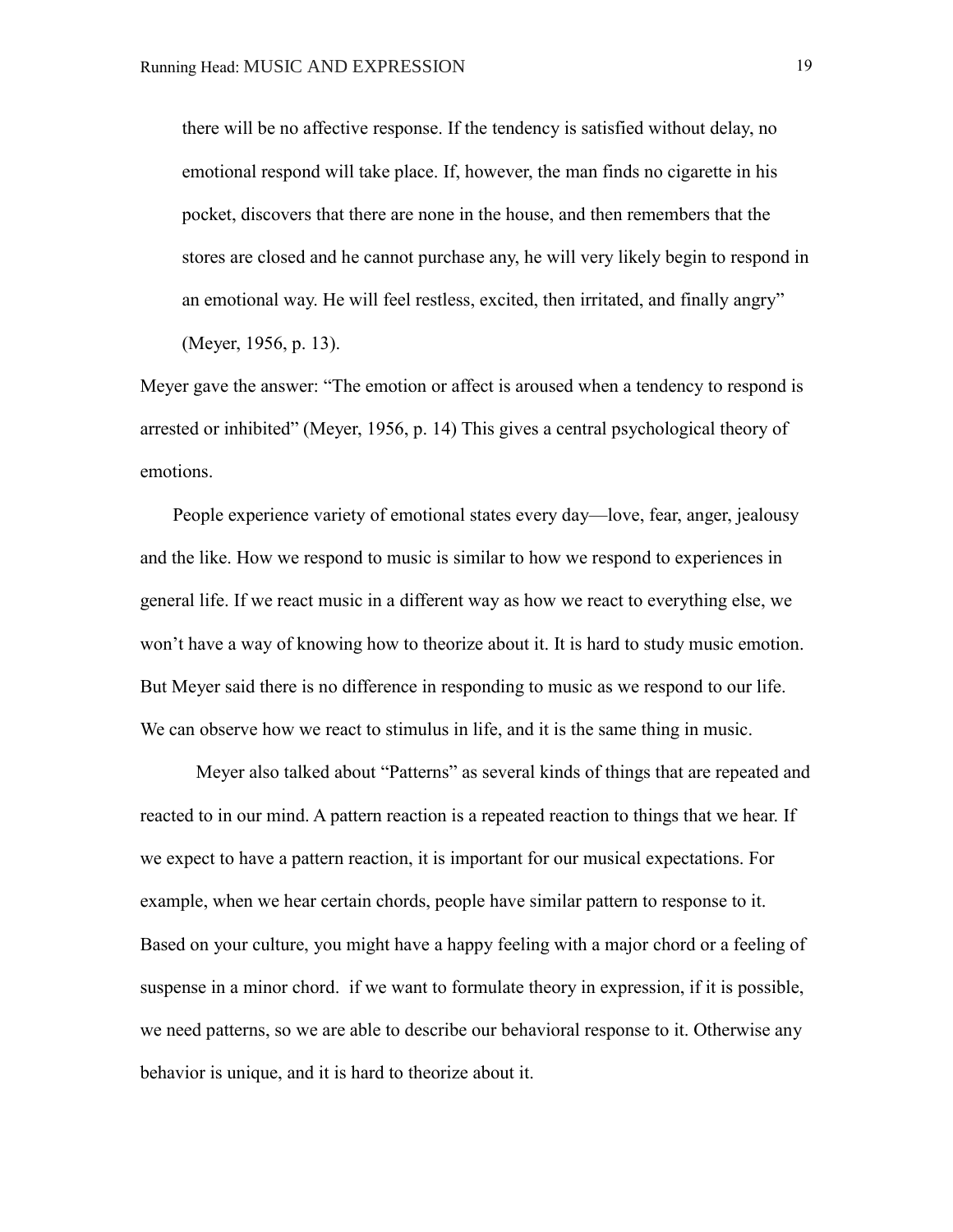# **Tendency and Expectation in Music**

About "tendency", MacCury used this term: an "instinct" "is a pattern reaction that operates, or tends to operate, when active, in an automatic way" (Meyer, 1956, p.24) (The tendency could be natural and studied. It will form a habit since "a mechanism of action, physiological ingrained, which operated spontaneously and automatically" (p24).

 Let's explore the beginning theme of Beethoven's ninth symphony. The recognizable theme appears many times in the music, and the resolution pattern is formed unconsciously. When the theme plays again at recapitulation, the listener has already created an expectation about the chord resolution. The consequent chord is expected to arrive at a particular time. "The more automatic behavior becomes, the less conscious it is" (Meyer, 1956, p.24).

 Meyer used the term tendency to describe pattern reaction in music that cannot be controlled, because people cannot control over tendency just like we cannot control instinct. Although the response cannot be control, we can describe them. They are predictable; if there is pattern, the listener can predict the tendency he or she has, the response follows a previously ordered context. The listener is going to respond in some way, and have a tendency. If we now block a tendency, some people may become uncomfortable, and jump or shiver. No matter how the listener reacts, it is a part of an emotional response to the expected patterns in the music.

According to Meyer, conscious and self-conscious are often thought of and referred to as "expectation" (Meyer, 1956, p.25). Let's take the same example of the smoker looking for a cigarette in his pocket. He may never become aware of his expectations. But his behavior shows he has a habitual expectation of desiring of cigarette.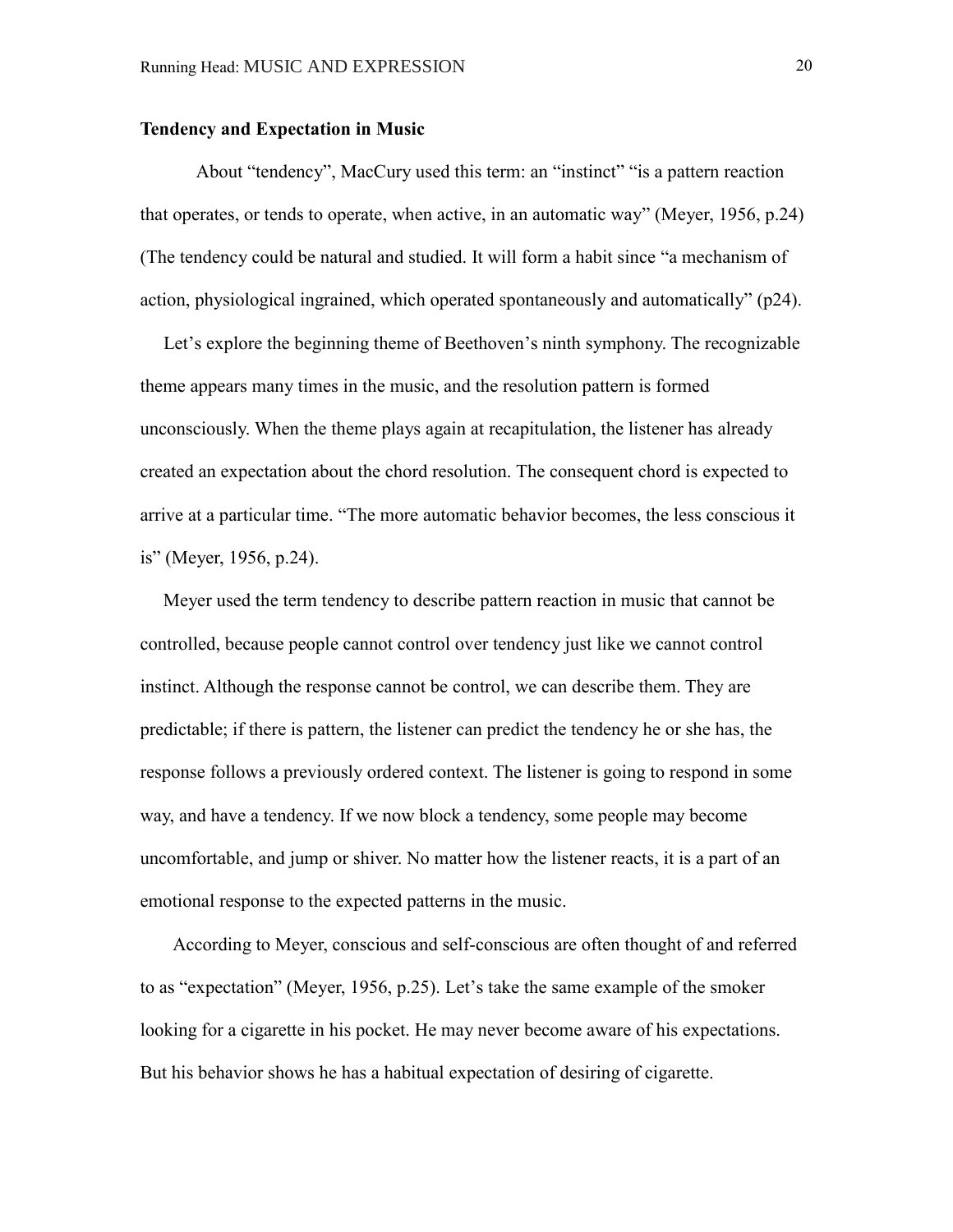"If tendencies are pattern reactions that are expectation in the broad sense, including unconscious as well as conscious anticipations, then it is not difficult to see how music is able to evoke tendencies. For it has been generally acknowledge that music arouses expectation, some conscious and other unconscious, which may or may not be directly and immediately satisfied" (Meyer, 1956, p.24).

The consequence is that within the style, there are expectations to arrive at a time. Whether it is early or late should follow the original patterns in a particular style. The expectations for arrival of a chord for Mozart would not be the same as Prokofiev. "The pattern is clearly conditioned by the specificity of the original expectation" (Meyer, 1956, p.26).

A listener may expect some changes and the completion of a musical fragment after a melodic fragment has been repeated several times. "Because we believed the composer is not so illogical as to repeat the figure indefinitely and because we look forward to the completion of incomplete figure" (p. 26). So we expect changes. Especially when we listen to Mozart's music, there are several repeating sequences, like the dialog between different voicing. Our expectations tell us to make it different rather than just repeating it – to make some interpretive choices based on emotional expectations.

Our expectation for music are determined by our knowledge of style. Style produces expectations. If we have listened to many symphonies before Beethoven, we may recognize that Beethoven has done something different. If Beethoven is the first symphony that you have heard, you might say "okay, this is what I hear, nothing special and different." I believe that this is why young musicians often don't make any choices in interpretation. They don't know the many examples, and therefore have less "patterns" in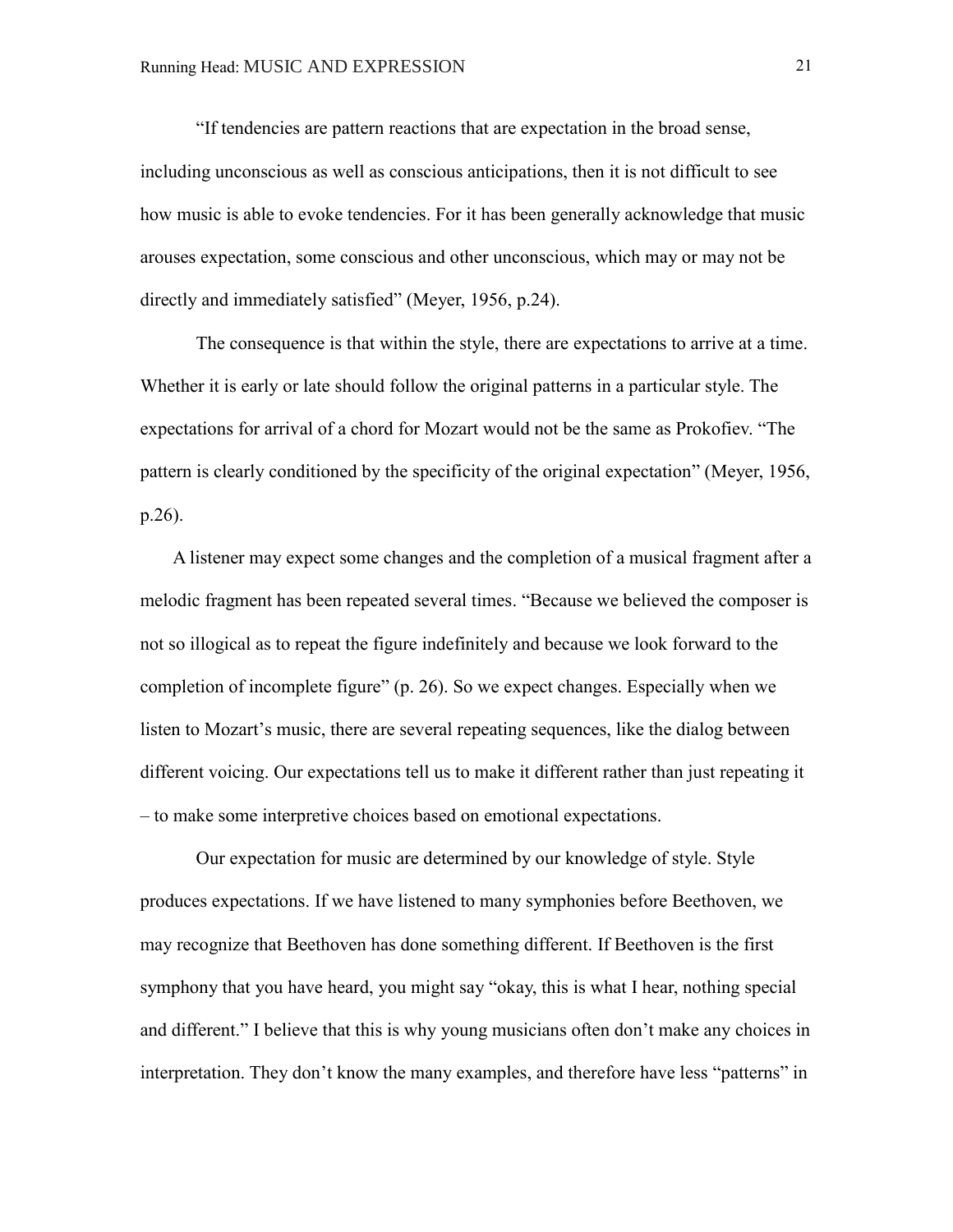mind when exploring the emotional expectations. Patterns have less effect on them.

Having less experience with a musical form also might impact the experience of the unexpected, or the surprise in music. If you were given a moment where something you expected is different, you have a musical surprise. "Surprise is most intense where no special expectation is active, where, because there has no inhibition of a tendency, continuity is expected." The patterns that we experience culturally help build that expectation of continuity.

Meyer generalized that listeners attempt to respond in a three different ways to a style of music. First, they might trust the patterns and keep listening to what is going on next. This might result in a sense of built up expectations an element of surprise. Second, the audience might reject music that they do not like because it does not conform to their cultural patterns or expectations. Or, they might think that a composer made a choice and somehow informed their emotional response. Most people have some mix of these feelings.

Meyer says that expectation is not always automatic. Expectation involves a higher order mental activity. The theory that the same stimulus can cause different tendencies depends on the context. For example, the same chord in a sixteenth century piece elicits a different response in a nineteenth century piece. The context could be a style. The same music progression which evokes an expectation could be the beginning of a piece and also could be the end of another. "Expectation is a product of habitual responses developed in connection with particular musical styles and of the modes of human perception, cognition, and response-the psychological laws of mental life" (p.30).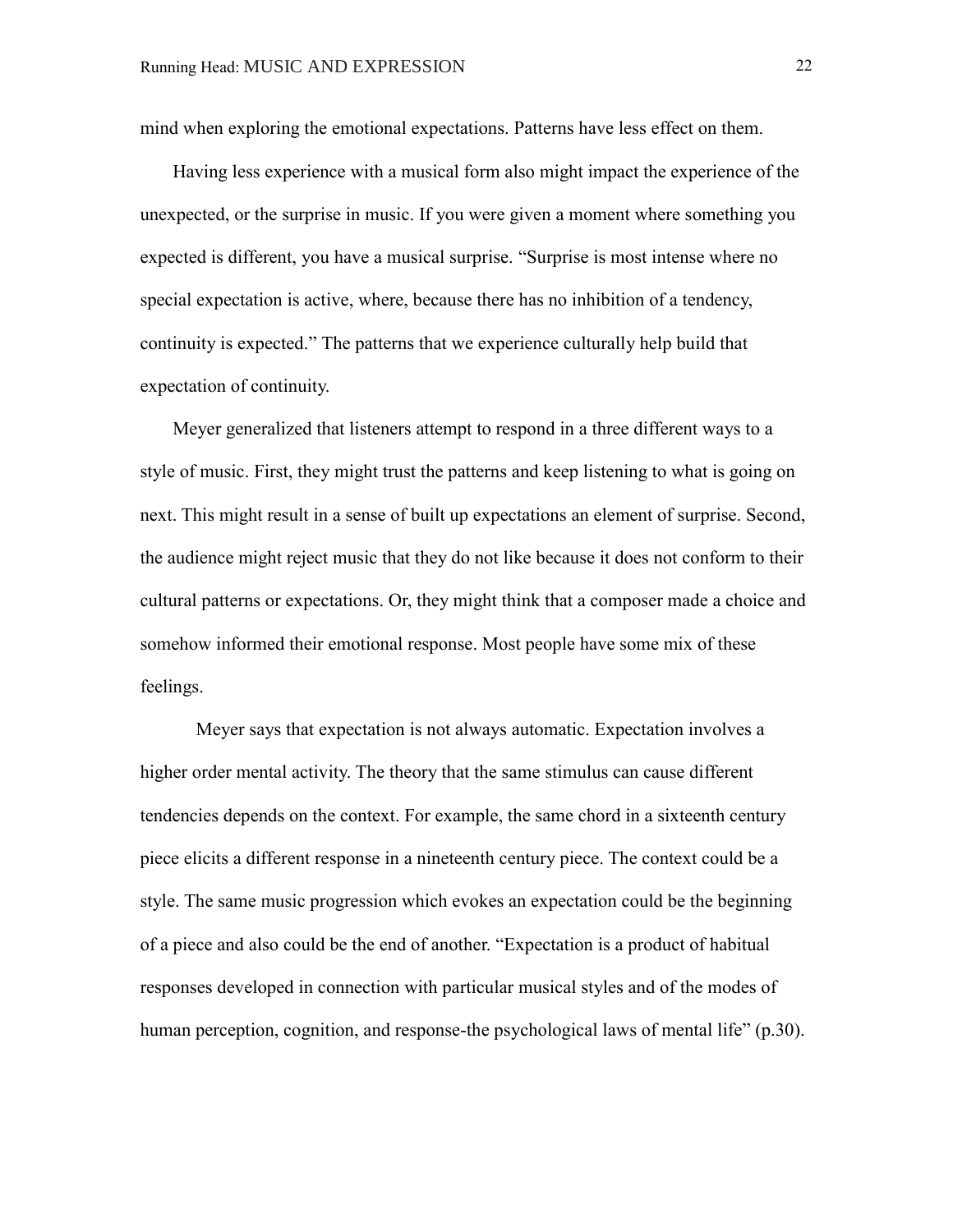# **Meaning and Music**

The expectation theory played a very important role for Meyer, and expectation is relevant to knowledge of style. Meyer points out that a stimulus may indicate events or consequences. He calls this form of meaning "designative", and later "embodied". He argues that patterns can designate what is about to happen. "From this point of view, what a musical stimulus or a series of stimuli indicate and point to are not extra musical concepts and objects but other musical events which are about to happen. One musical event has meaning because it points to and make us expect another musical event" (Meyer, 1956, p.35).

In his theory, music has meaning because it produces expectation. "A present stimulus leads us to expect a more or less definite consequent musical event, [and] that stimulus has meaning" (p.35). If the music cannot evoke expectation, it is meaningless to listeners. The role of the performer is to evoke expectation and to designate what will happen in a way that arouses expectation. "Expectation is largely a product of stylistic experience, music in a style with which we are totally unfamiliar is meaningless" (p.35).

According to Meyer's arousal theory. Evoking an expectation of listeners is really important. This is key theory of Meyer philosophy. As a performer, we have to be aware of the way that we communicating music to listeners. We need to do something beyond what is on the score in order to arouse the expectation of the audience in the moment of performance – a communication between the composer, the score, the performer, and the audience.

### **Conclusion**

Taruskin's and Meyer's theories shed much light on the task of the performer to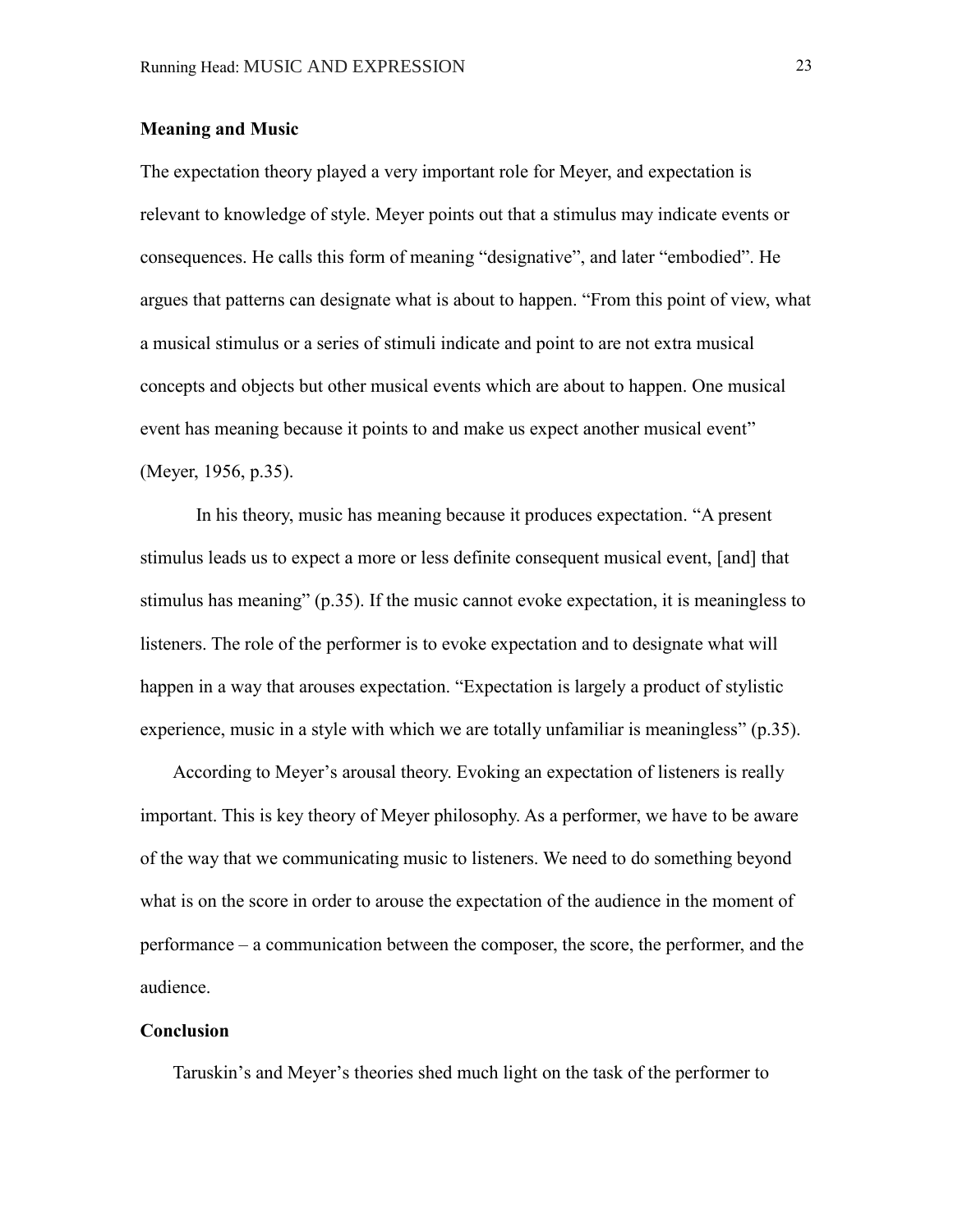move the listener: performers must actively interpret the music as interacting with their expectations, as opposed to mechanically reproducing the score as if it were an Urtext. Performers must be aware of the patterns of expectations and resolutions that exist in their minds as well as in those of their listeners, and designate emotion accordingly.

After reading these theory, we must think about how the performers come to make these expressive choices. The knowledge of style is necessary for a performer and a teacher in order for a coherent interpretation to arise.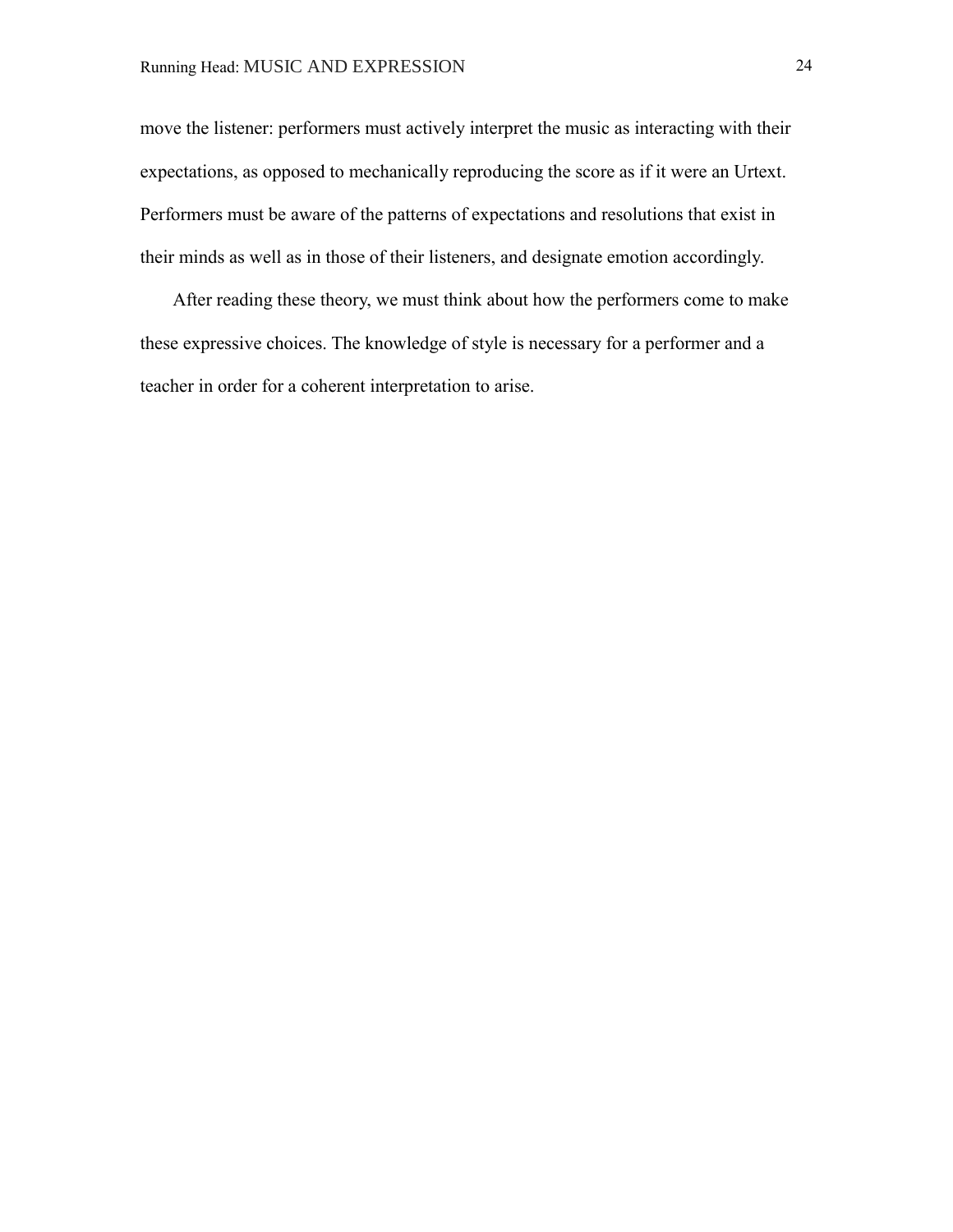### **Chapter 3**

#### **Criteria**

The purpose of this project is to apply the theoretical framework extracted from theoretical writings of Taruskin and Meyer to my analysis of two Mozart performances. This will in turn will help me formulate a more comprehensive, theory-based pedagogical philosophy to performance in general, and the performance of my thesis recital specifically. In this chapter, I will design criteria that will be used to develop the project according to my guiding questions. The guiding question focus on

- What elements are present in the choices of the expressive pianist?
- What makes an interpretation expressive?
- What is the source of expressivity? It that the score? Pianist? Listeners or a combination thereof? A panel of expert reviewers was established to evaluate the design and analysis.

#### **Design**

The music chosen was selected from the Classical time period. This is a popular time period for music performance and study. It is also a time period where the piano was very central. Additionally, I am choosing a time when the instrument was very similar to the instrument that we now play. For my thesis project, I will examine two recordings of a Mozart sonata performed by two pianists from different historical traditions: Vladimir Horowitz and Mitsuko Uchida.

Vladimir Horowitz was born in Kiev in 1903. Throughout his career, he championed Romantic repertoire and became known for his incredible virtuosity. By the end of his illustrious career, Horowitz was widely regarded as one of the greatest pianists of the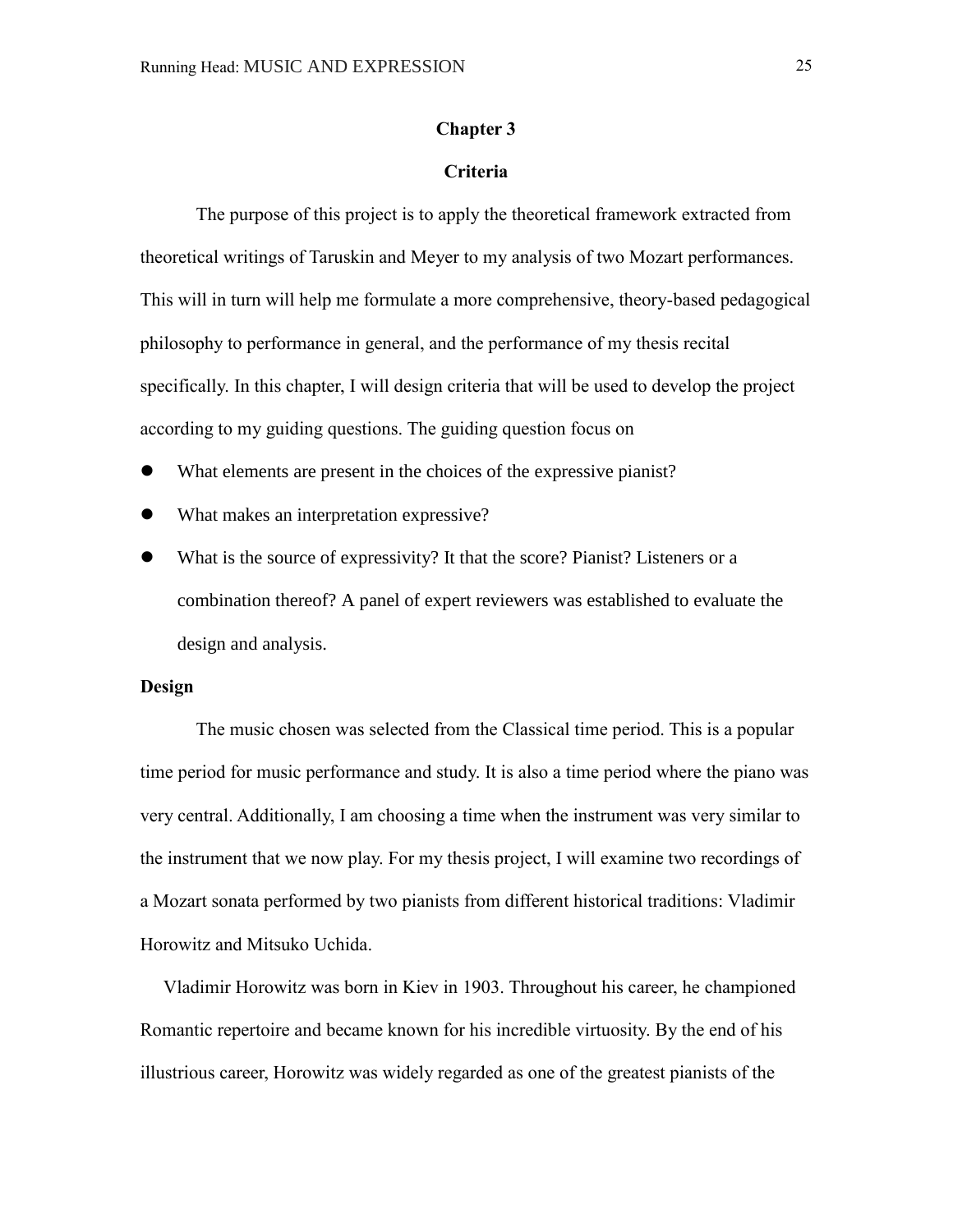twentieth century. Mitsuko Uchida, born in December 1948, is a naturalized British citizen. She has mastered a vast quantity of Western classical repertoire and has won numerous awards and honors. She is particularly well-known for her interpretations of Mozart's music.

These two pianists are from different time periods, and very different cultural backgrounds and experiences. They have very different understandings of style. I was very interested in how they interpret the same music piece, using the same Urtext score. I was interested in how the music was expressed. What did they do what was not "in the score?" How are their interpretations similar and different? What expectations does this set up for the listener, and how does that inform my own performance? Using Taruskin and Meyers theories, I will describe what I think, feel and imagine – my first impression as a listener.

#### **Theoretical and research foundation**

- 1. Two interpretations can be differently expressive while relying on the same score. The expressive content is not only in the score; if that were the case, there would be only one way for an interpretation to be expressive.
- 2. Nether interpretation is more authentic than the other. It is not advisable to talk about "authentic" interpretation when evaluating performances, such as Horowitz and Uchida. When comparing them, there is not one that is more authentic than another. However, they are using different choices.
- 3. The score is not the final, only source for expressive choices that the pianist makes. The pianist has to interpret the score by making expressive choices beyond what is in the score.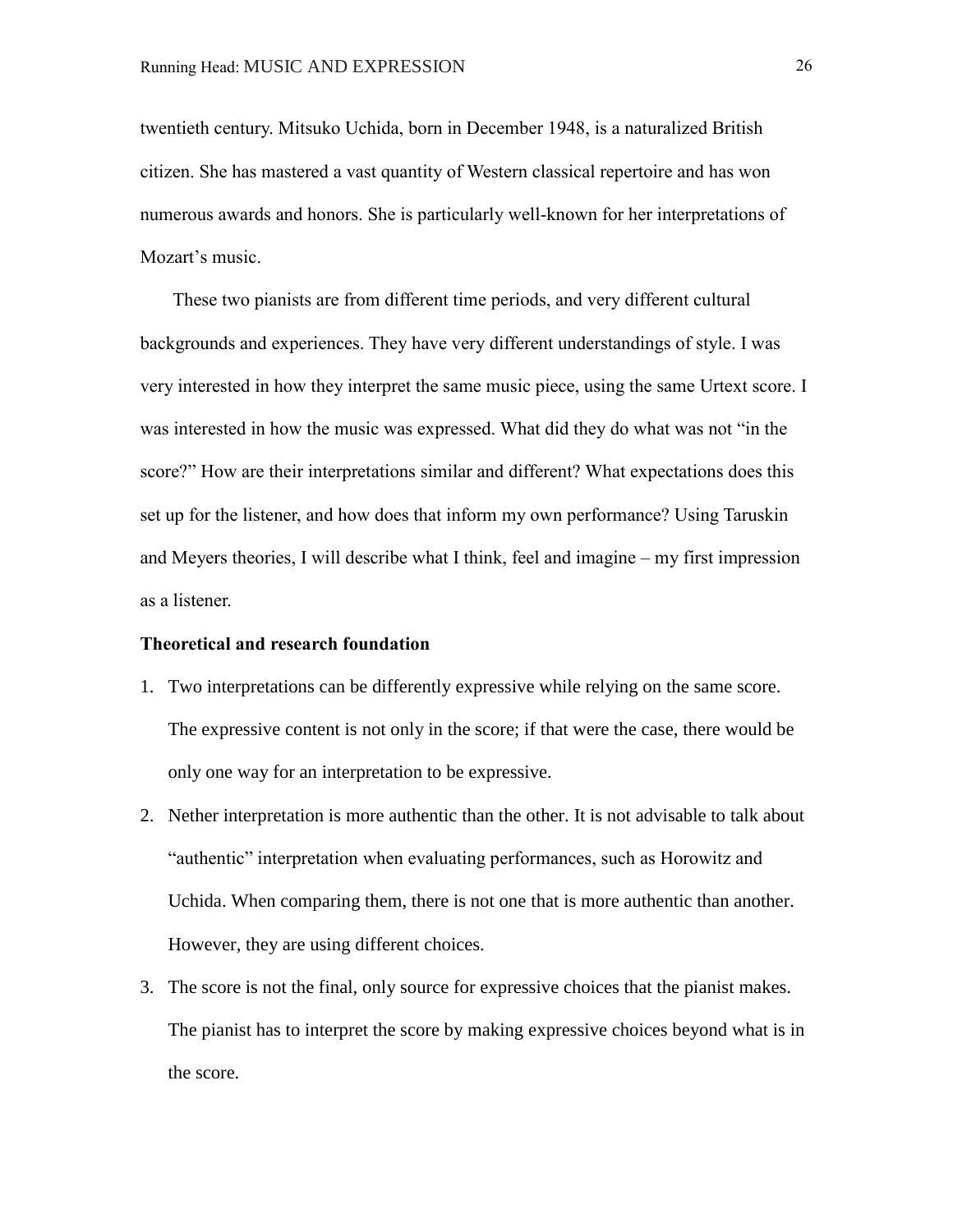4. As we listen Horowitz and Uchida's interpretation, tendency and expectation are evident in each of these expressive performances. An expressive performance is one that elicits an emotional response from the listener. We are emotionally affected by the interpretation – by the expression. We are affected because each interpretation does unexpected things; they make strong choices. For some people, the same performance can be very expressive and for others it won't be as expressive. The listener may not have the same emotional reaction if they don't have any tendencies or patterned responses. Therefore, the source of the expressive choices is not the score. The source is also the listener. If I am conditioned and know what to expect in Mozart, I will be more affected by choices that exploit those tendencies.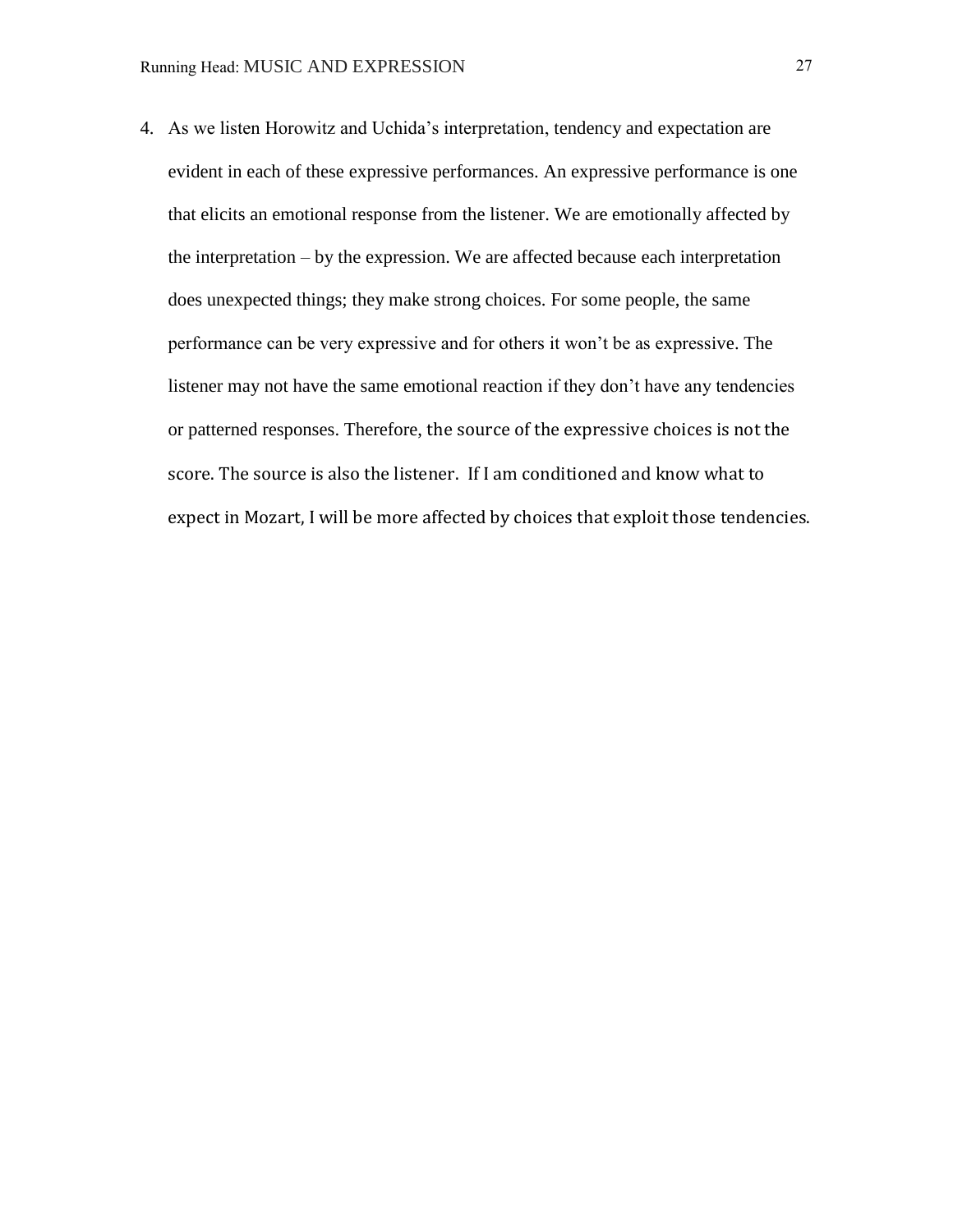# **Chapter 4**

### **Project**

 The propose of this project was to apply a theoretical framework based on Richard Taruskin and Leonard Meyer to analysis of two different performances of Mozart's Sonata No. 3 in Bb Major (K281), first movement. The performers are Vladimir Horowitz, one of the greatest pianists of the twentieth century, and Mitsuko Uchida, wellknown for her interpretation of Mozart's music. This chapter will present the comparative analysis, including score excerpts from the Wiener Urtext edition (uploaded from International Stiftung Mozarteum, Online Publications, 2006).

# **Exposition Analysis**

The tempo mark is Allegro, which is commonly understood to be around 110 to 132 MM. Horowitz played it much faster, like 154, Allegrissimo. For me, the first impression is that Horowitz played pretty fast and skillful. It sounds really playful, and dazzling. However, to be honest, if beginner use this tempo it may make audiences concentrate more on the running notes instead of the elegant melody. Uchida's tempo at 132 is much slower than Horowitz, and closer to what is commonly understood as Allegro. The changes in tempo create two different moods.

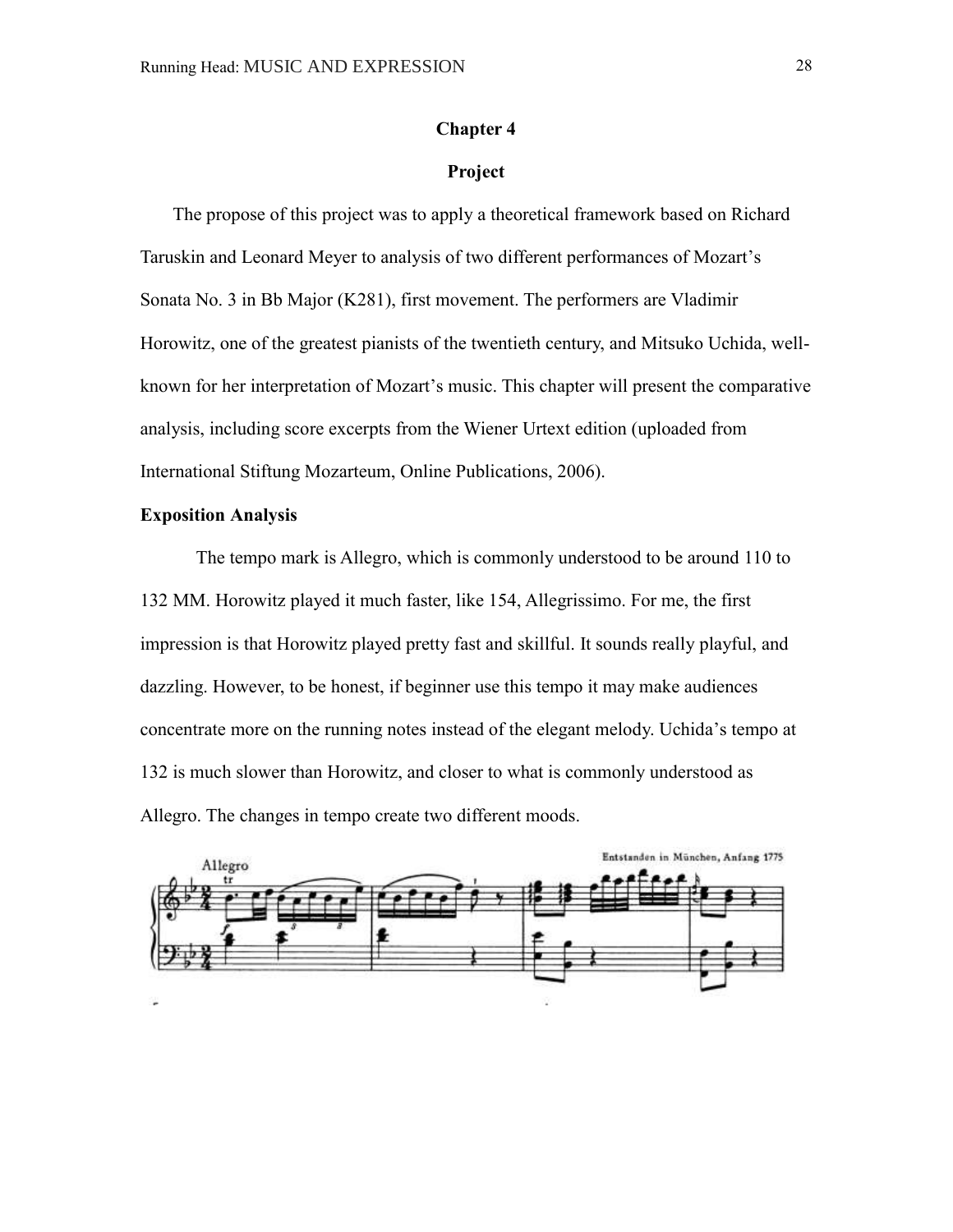

The first phrase includes two measures, In Horowitz's recording the last note D is really surprising, and very short. In this Urtext edition, the D is marked by a stroke instead of staccato. The dynamic at the beginning is forte, but is most likely an addition by an editor. In the Horowitz recording, he performed the beginning at a soft, piano, dynamic but at measure 5 of the repeat, he played it loud or forte. This is opposite what the musical score indicates. This personal interpretation may have been to draw audience attention.

 The first ornaments are played full of firmness and decisiveness and Horowitz released gradually, like a rush into the key. It sounds playful and is lots of fun to hear! Compared to Horowitz's beginning, Uchida seems to be more blended and subtle, a soothing and moderate tempo along with a long ornament. In her first phrase, Uchida gives more emphasis to the musical round shape. Uchida also stretches the timing. This to shows different performers interpreting the timing in a different way. From the beginning, the differences of interpretation obviously emerged, two pianists jumped out of the music context, incorporate individuality and distinct character. This continued in the second phrase measure 3 and 4. Horowitz made a rallentando that is not shown on the music. I like it because it gives audiences a feeling of the phrase ending. Measure 5, 6 is a repeat of this motivation.

When the music goes to measure 8, there is a new theme, the continuous repeating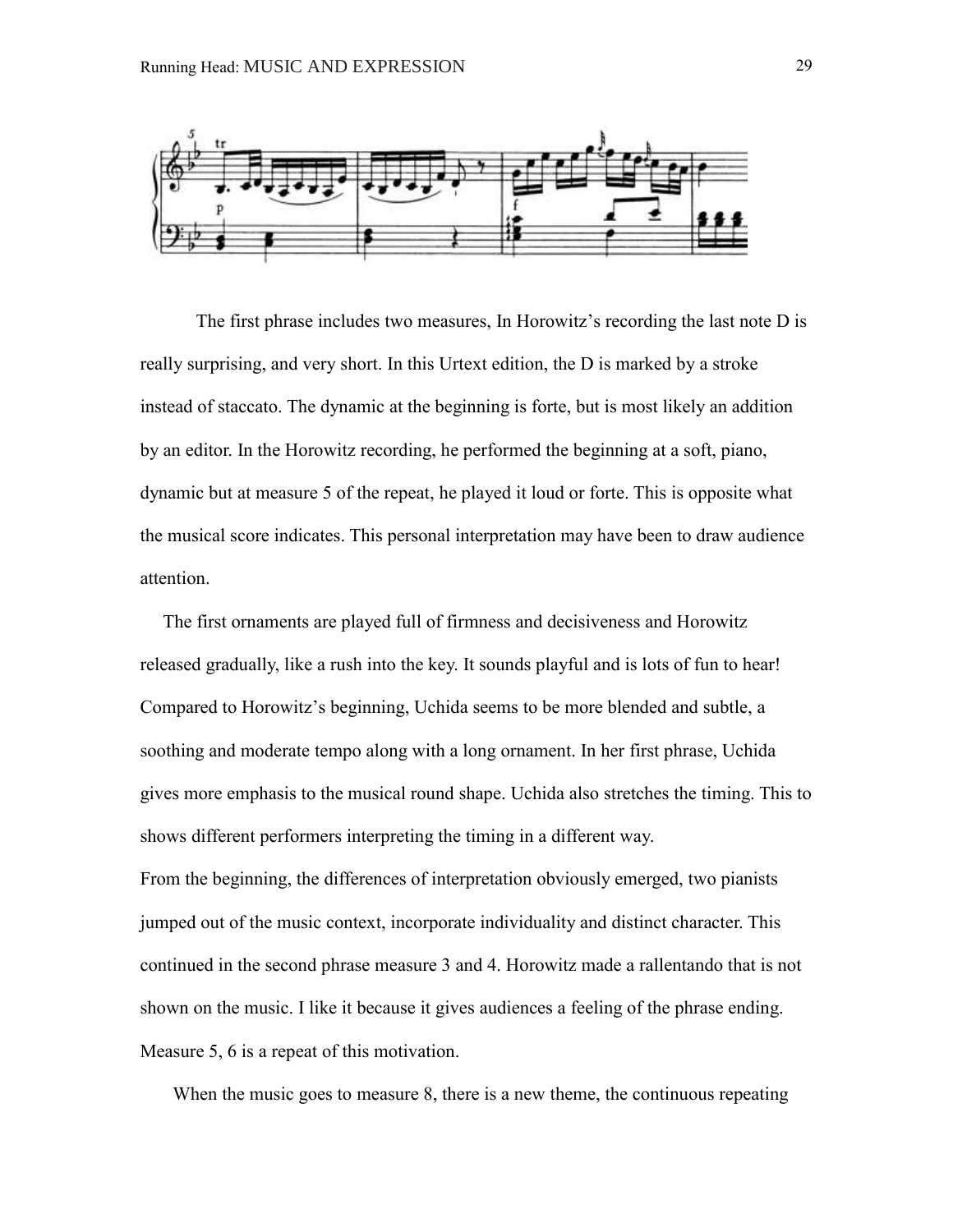interval in the background sets off the melody. Horowitz played energetic but soft, using a lot of fingertips to make it sound jumpy or restless. I was excited to hear the vitality that Horowitz brought out, because according the Urtext, Mozart did not notate musical dynamic, direction, and articulation. The first three notes are slurred, but Horowitz played non-legato, he made a crescendo then settled down.



"According to Leopold Mozart's violin treaties and other contemporaneous, treaties, slurs not only prescribe legato playing, but also are to be understood as decrescendos, with the last note normally lighter." (Wiener Urtext Edition)

Both of two pianist shape the phrases with appropriate intonation to attract audience.



 There is still much debate and question about the notation of dots and strokes given by Mozart. "The execution of dots taught today - a short, light articulation - is but one meaning of the stroke. The later can also denote a weightier articulation akin to the later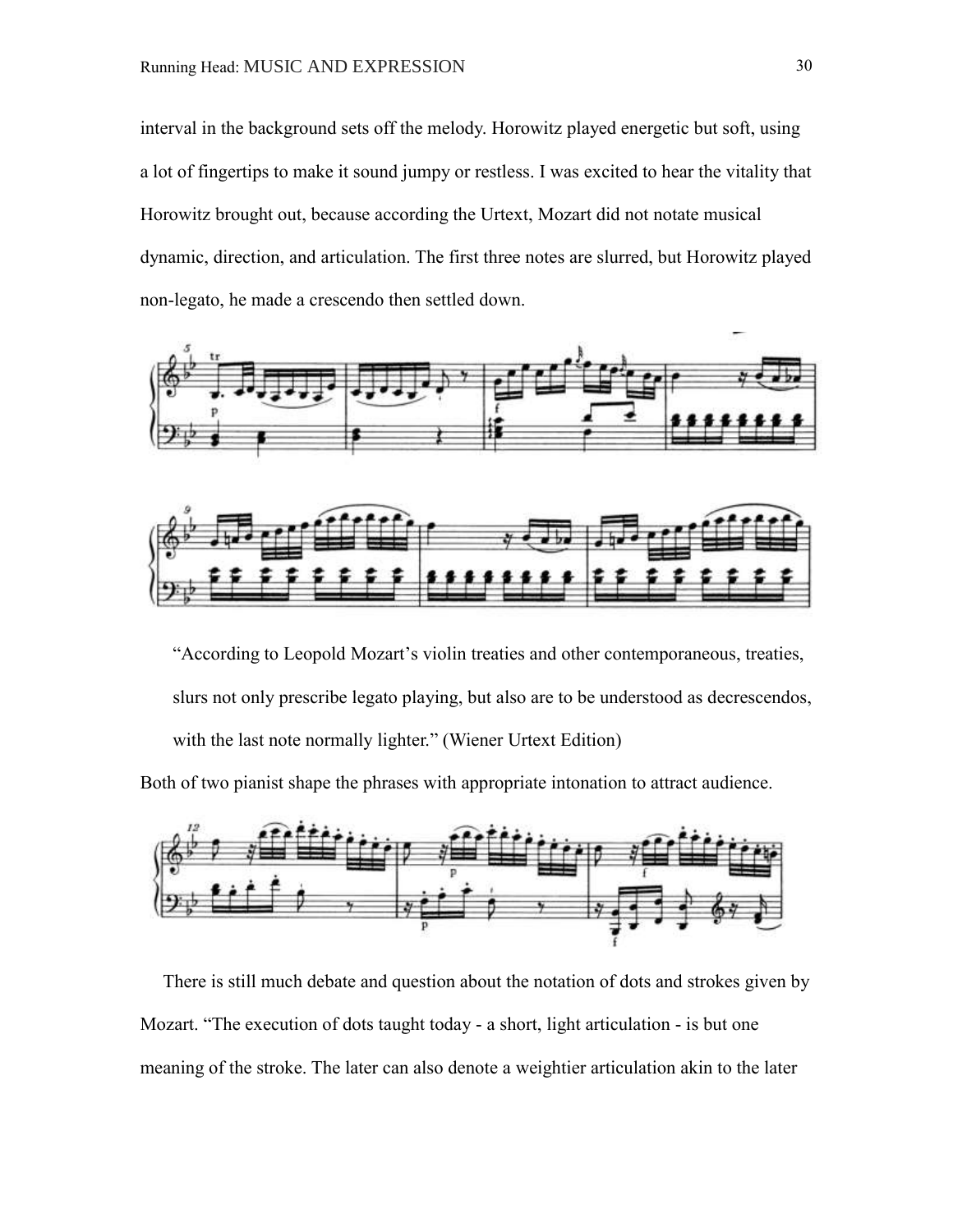accent sigh (>), which does not appear in Mozart's manuscripts" (Wiener Urtext Edition). In Horowitz's interpretation, measure 12 is played with strokes like staccato and really light, until the forte appears. However, Uchida add more weight on the strokes, and the bass hand stands out more than the right hands melody. By measure 13, she made it quiet as the dynamic piano. It is clear that these two performers arranged and presented articulations based on how they understood musical background knowledge and their personal philosophy, as well as aesthetics.

 These three sequences made by declining scale with dot after three slurred notes is very typical of Mozartian style. With either tempo, it is hard to hear clearly the exact articulation changing. Uchida's playing is more precise. Horowitz employed some pedal to make the sound more articulated and smooth. The second repeat sequence is softer than the first one, like a reflection, followed by the forte appearing in both parts and extending more than one measure until it arrives on the dominant chord. Even the left hand octaves at forte were played gently by Horowitz. He seems to use wrist with one motion instead of four motions, which some believe might be too heavy for Mozart music. After an inflection at measure 15 and 16, the last phrase ended with firmness and termination.

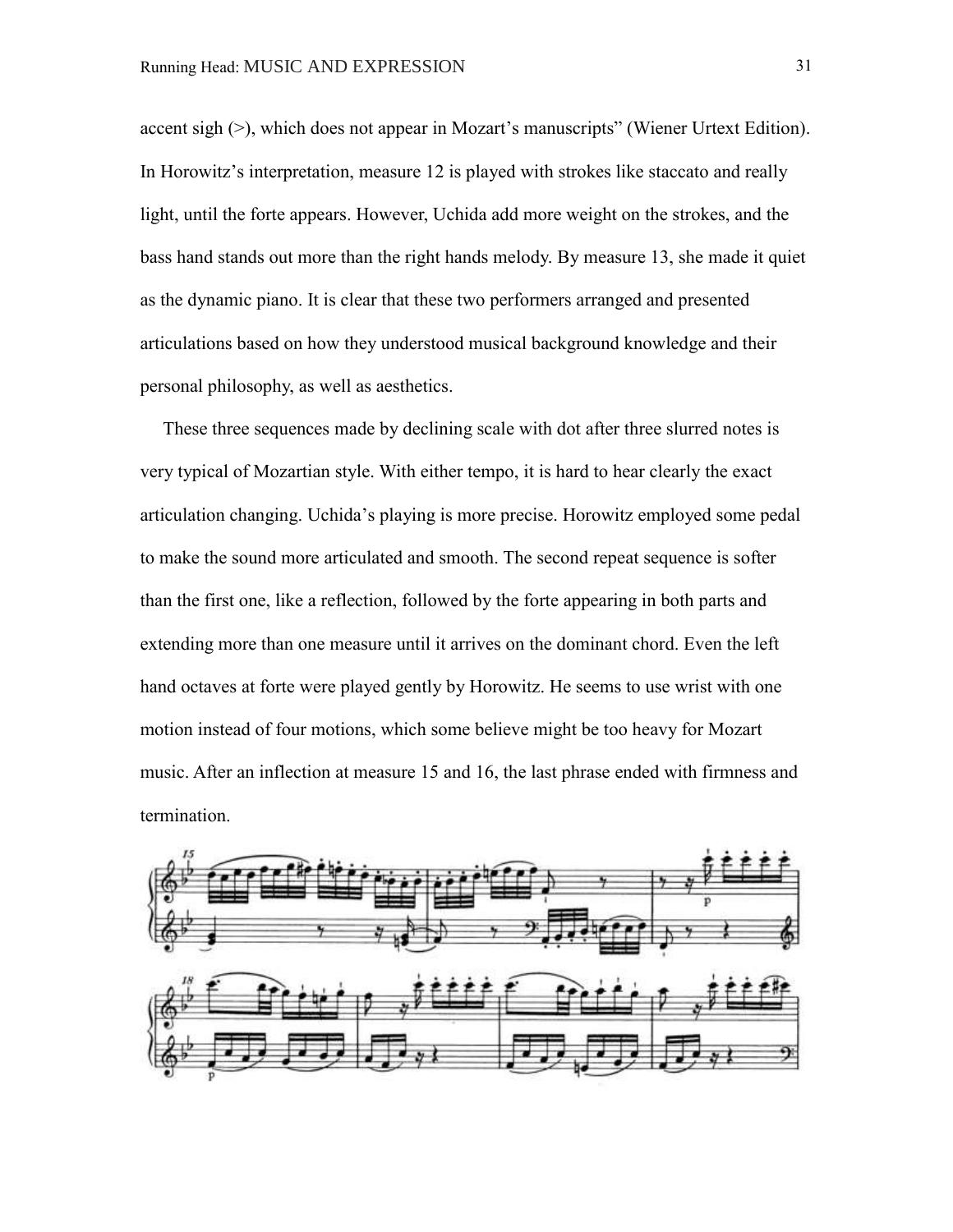At measure 17, the music goes to the dominant V which is F major, and has a relaxing, cantabile sound. The dynamic there is piano, and the first C in treble is marked differently than the following four C pitches. Horowitz took three times when he got to the C at measures 18, 20, and 22 reaches to D. This makes so different an expectation, to let the listener think about where the music is going to. Especially the last D appearance is a surprise, with the first two are arriving on C, but the last one disturbing the expectation. Horowitz made big used agogic accents by interpreting the length of these equal notes differently, creating a tendency of expectation. Based on Meyer theory, when the expectation is fulfilled or stopped, an emotional response is enhanced. Horowitz succeeded in creating an emotional response by interacting with the audience's expectation of tempo. The audience has listened twice to the same repeated spot, and in their mind, it is forming a pattern. When new material arrives, their tendency is stopped, and the desire is unfulfilled. The audience is craving tempo stability just as the smoker desired a cigarette. Horowitz receives an emotional response – a yearning for the tempo to stabilize.

Similarly, a rubato expression is approached by Uchida, at the same measure 22. She takes a little bit of time when she lands on D, but her tempo is not dramatic and flexible like Horowitz. Instead, Uchida keeps a steady tempo, in keeping with the cultural context of an 18th century Mozartian interpretation. My impressions of both performances is positive. Horowitz's flexibility and approach to dynamics is full of richness. Uchida's subtlety has a purity that has an elegance that is very touching.

There are a few rests at the end of the phrase, which are important not just for the keeping of metric time, but are important as part of the stylistic approach to Mozart.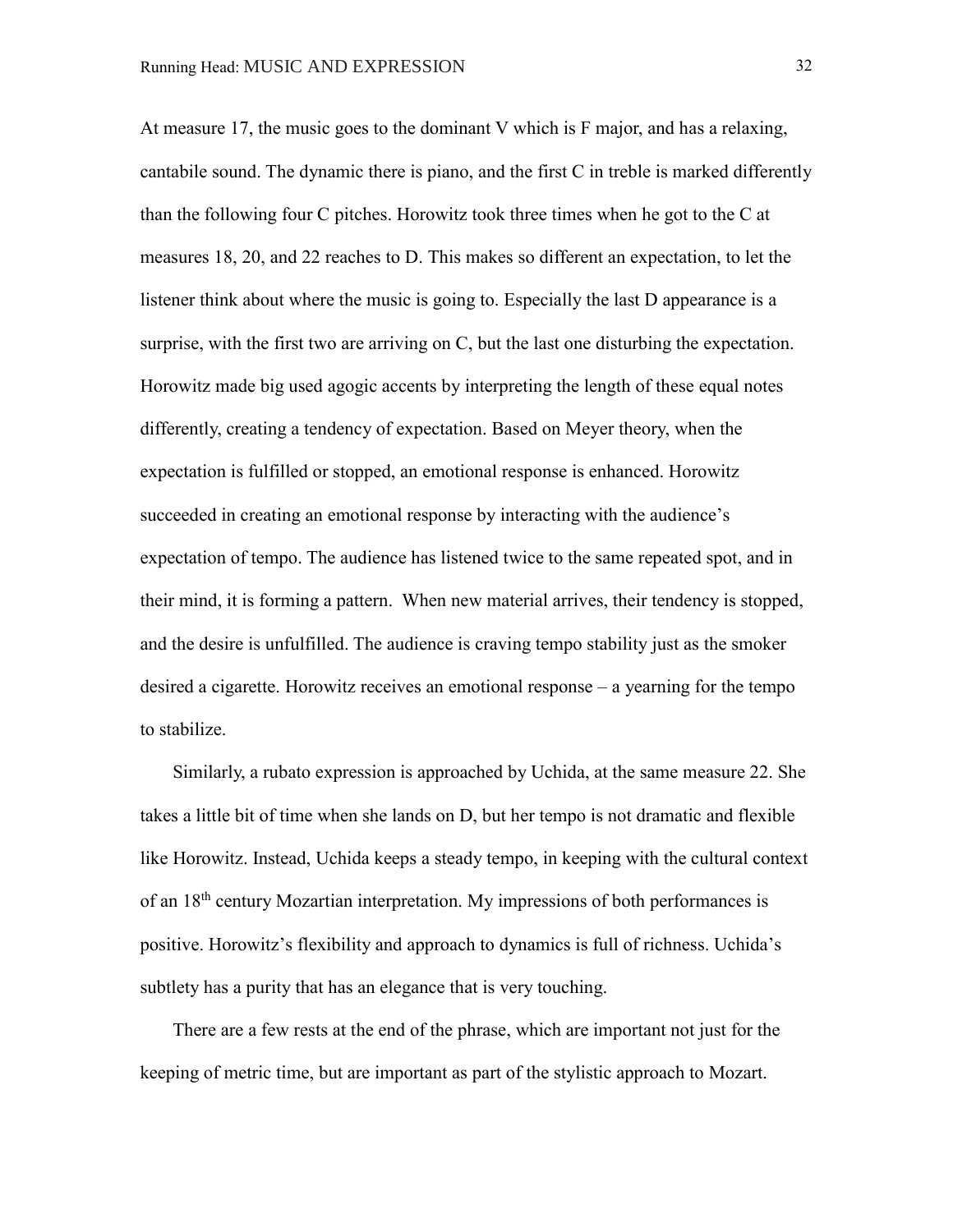Many young pianists play notes longer than their given value, and make the rest too short to the point that it might even disappear. This can sound awkward and sluggish. The music seems to lack a vividness and spirit. To avoid this, it is better to raise the wrist or arm when finishing one phrase. This enables the performer to take enough rest value while also creating a mellow and full sound.

As the pianists approach measure 22,



we find the fastest pattern comprised of four groups of thirty-second notes. It is also one of the most exciting parts of the piece. The forte dynamic mark is written on the score, and the pattern echoes alternately in both hands. In the recording, Horowitz takes much more time with these echo patterns than Uchida. Horowitz actually plays the section opposite the stated dynamics by, starting at a soft, piano dynamic and then making a crescendo. This brings the melody notes out of the texture on the strong beats. The result is an emphasis on the chromatic melody creating a tension. The left hand playing the declining passage has a strong beat to bring the melody out. Horowitz shaped the phrase toward the chromatic notes, while making the others notes shorter like staccato.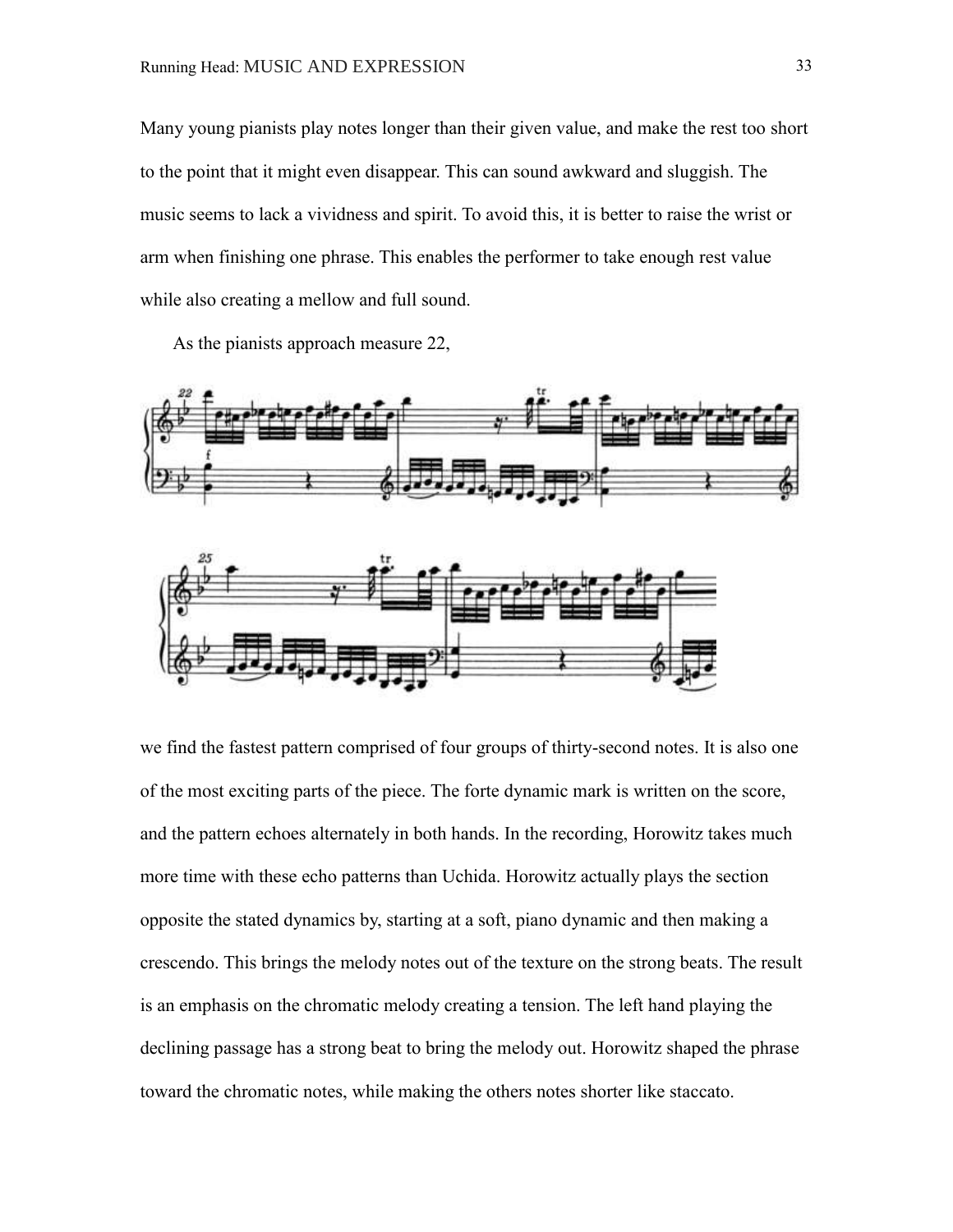However, in Uchida's recording, every notes seems equal. Rather than shortening certain notes and elongating the chromatic notes like Horowitz, Uchida shaped the whole phrase with a building crescendo. It is only the last passage that ends with the G that she made a softer and more transparent sound for expressive effect.

As a listener, different interpretations inspire a different feeling. The detached style which Horowitz utilized is more playful. It seems vivid and also risky. Uchida brought a smooth and elegant conversational style to the antiphonal nature of the right and left hand. This seems like a conversation and creates a contrast that is dramatic and fun.,

After the intensity of these running thirty-second notes, a new form comes right on the end of chromatic passage at G. In Horowitz's interpretation, his G is so soft and gentle, it can barely be heard. The effect is crystallizing and so special. He is almost lavish about his expression. This mist dissatisfies conservative critics, but it has an intensely emotional appeal that is hard to debate.

At measure 27,





the beautiful melody comes out, and his left hand is full of energy and light. There are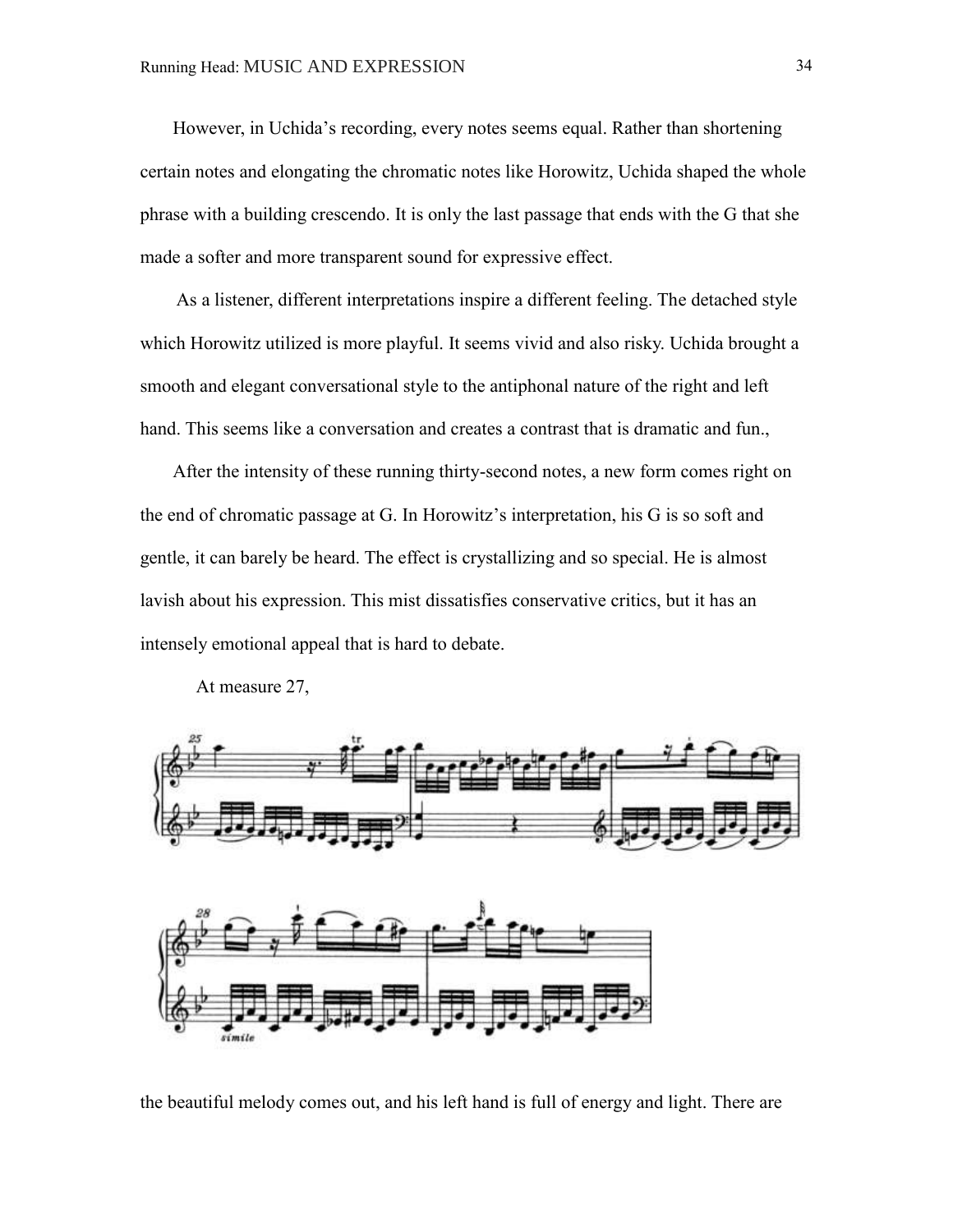two patterns in one group of thirty-second notes. The note value is too short to think of as staccato. The melody is happy, playful. Two-note slurs endow the character of the melody with vitality and color. When the melody runs the second time at measure 31, it tends to be softer and evokes a different sound.



Horowitz's interpretation employs rubato at the end of phrase before the resolution to the dominant chord. At the measure 33, Horowitz stretches the melody while taking time and building a crescendo. There is a purely romantic feeling when he lands on the D and F. Uchida portrays this section with verve and incisiveness. The slur is notated in every grouping in measure 33 for the left hand. Both Horowitz and Uchida approached this section with non-legato to appropriately match the lively right hand.



 In the last seven measures, there is big contrast between the phrases. A descending arpeggio rushing to the E flat, stands out in Horowitz's interpretation with a firm accent.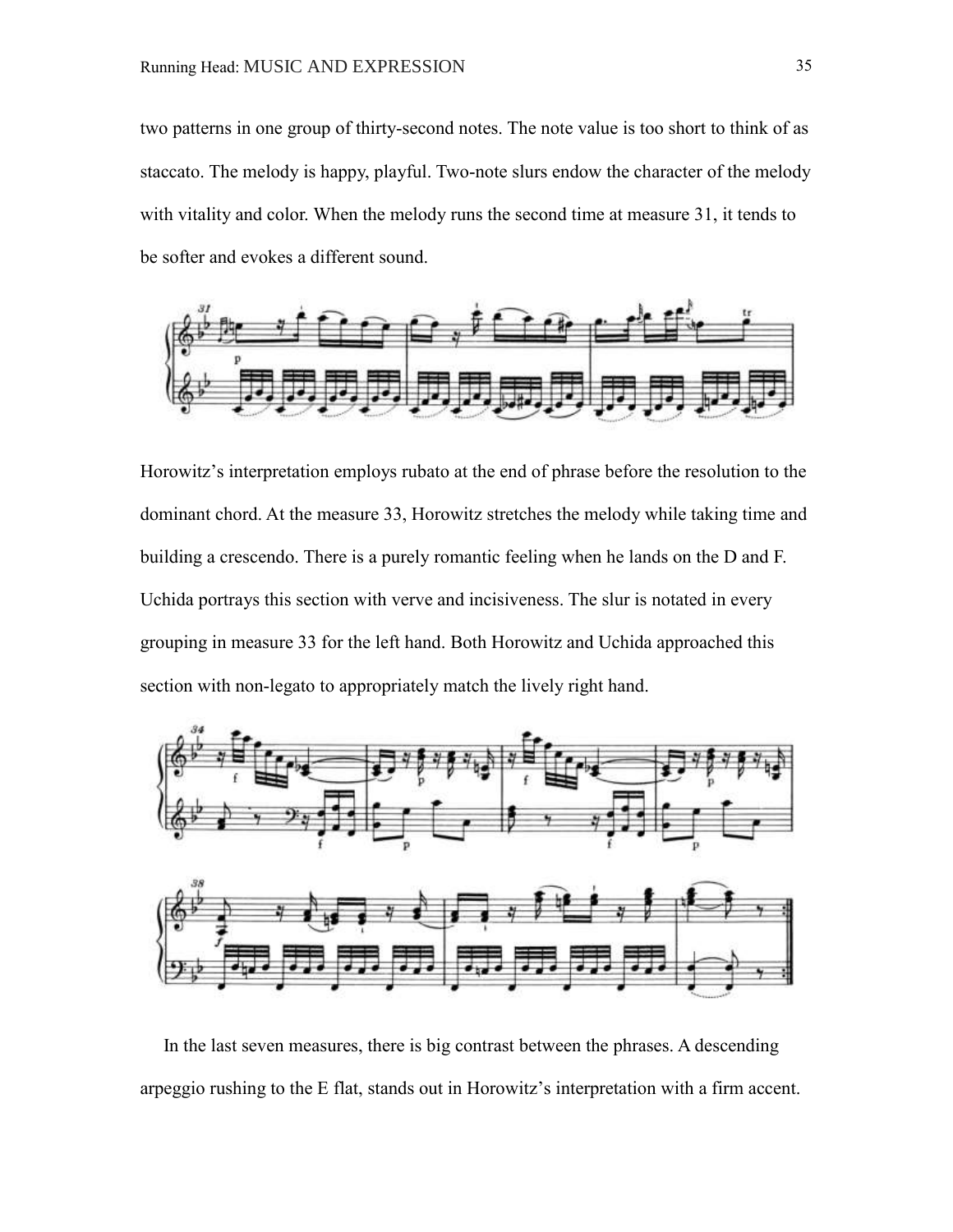He makes a dramatic contrast of dynamics, shifting sharply from forte to piano. This is a matter of personal choice, as Mozart did not write any dynamics here.

 Unlike Horowitz, Uchida elongates the eighth notes of the left hand on measure 34. The two interpretation inspire a totally different emotional response. Horowitz's dramatic picture seems to be a dialogue between the firm forte and light piano. The result is a spiritual, almost vocal sound.

 One of the most striking things that Horowitz did was to stress accents on the weak beats instead of strong beats. This gives a propulsion of moving forward; the syncopation almost serves as an anticipation, an accent that should have been on the strong beat but comes early on the previous weak beat. Moving into the last E minor chord, Horowitz slows down the tempo. Taking time here delays the audience's arrival at the end. The ending is not too direct and mechanical. On the contrary, the audience almost can breathe with the music, and enjoy the comfortable feeling of arrival. Everything silently comes down when last chord is resolved.

# **Development Analysis**

After a neat and clean transition is presented by both pianists, the melody transitions to the dominant key of F.

At measure 48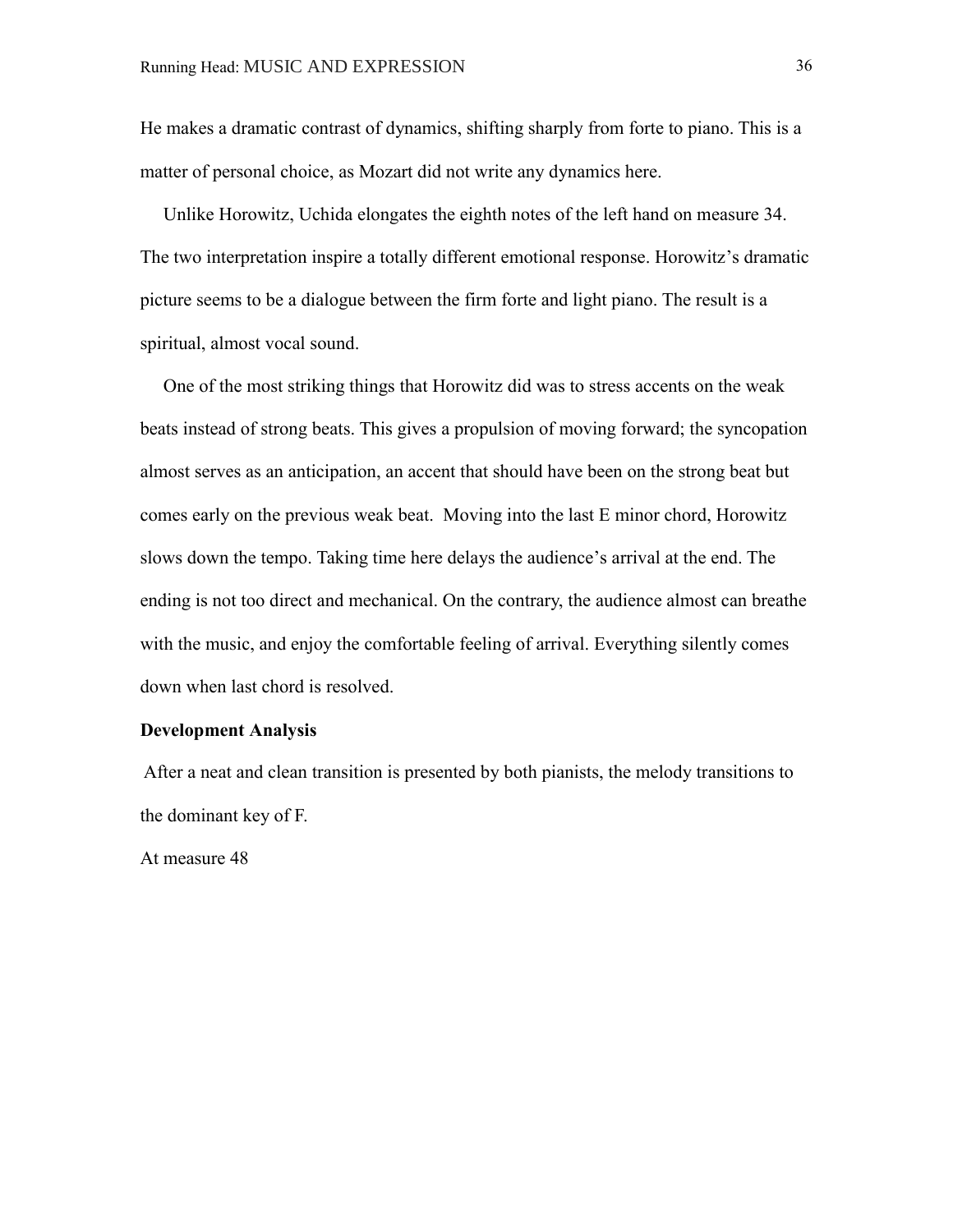

There is triplet group alternated by two hands, like a dialogue between a man and woman. Uchida and Horowitz both play this non-legato and more fully articulated. This little ending at measure 54.



Horowitz stretches the longer notes of the chord, possibly using the pedal and at a dynamic that can barely be heard. When the music goes to measure 57, there is a marked differentiation in each pianists' interpretative style. Horowitz uses more pedal here than other sections. For example, at measure 59 the first note of left hand is emphasized and sustained for a long time. The same with measure 62, where the slurred notes increasingly build the mood. Horowitz approaches the pedal to create the climax with dramatic contrast.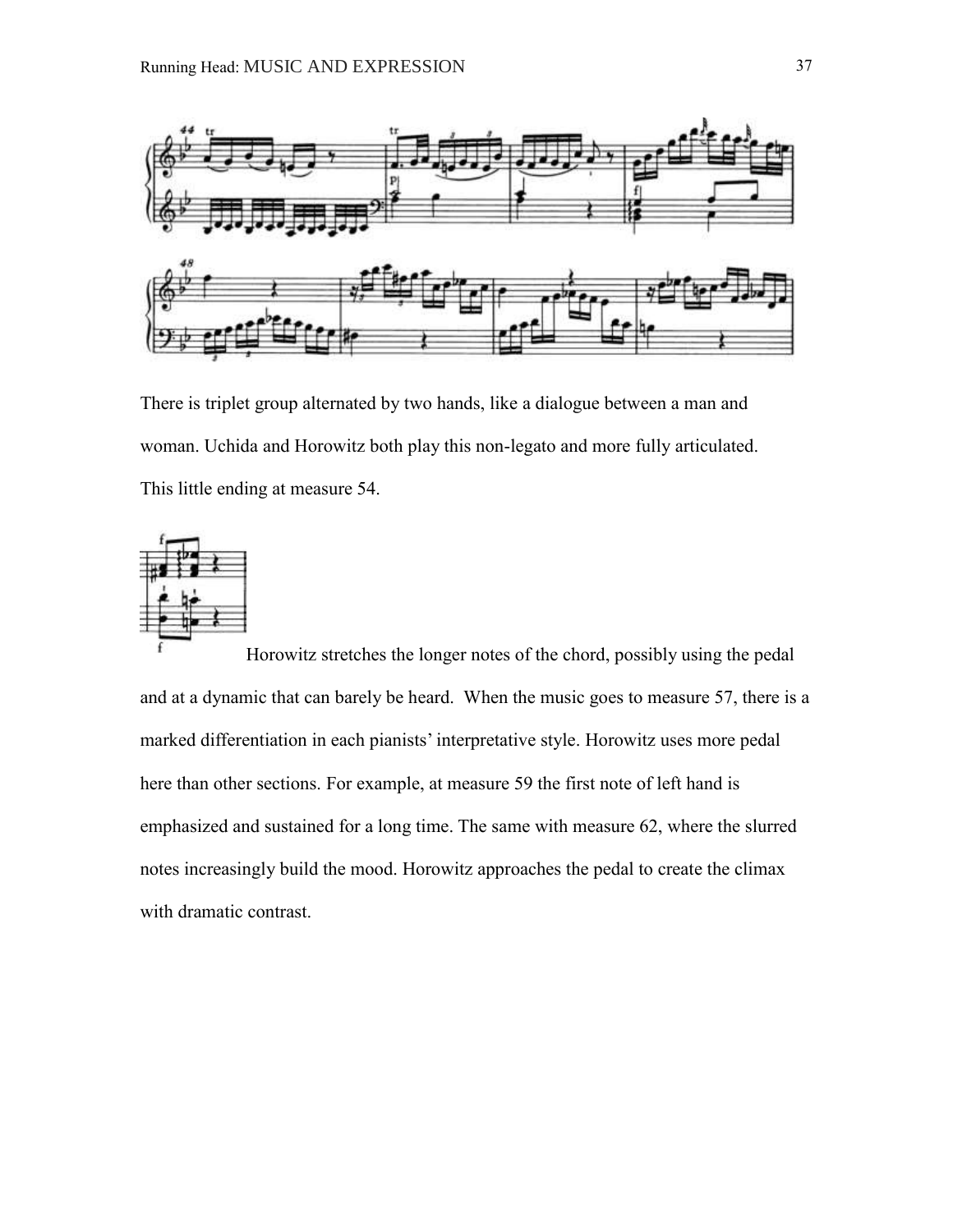

 In Uchida's recording, she also utilizes pedal in this section. But in contrast, she uses a small amount and seems to use it to affect a more period instrument sound. Her use of the pedal makes the notes sounds more rounded, like a pearl. According to Wiener's Urtext Edition Notes on interpretation,

"Mozart never explicitly called for use of the pedal (raising of damper), thought it was available to him (activated by hand and knee levers): certain doubled stemmed left-hand passage seems to call for the pedal…The lighter, clearer sound of Mozart's piano makes a more sparing use of pedal possible than is customary on today's instruments." (Wiener Urtext Edition, 2004, p. XX)

The changes in the modern day piano make the use of the pedal for a lighter, clearer and rounded sound necessitate the use of the pedal, though it might not have been necessary on the period instruments of Mozart's time. This seems to point to the reasoning behind the consistent use of pedal by Horowitz and Uchida.

 At measures 65 to 69, Mozart brings the movement to a new high before it enters into the recapitulation. This climax displays the two different personalities of the pianists. For the recapitulation, the musical expression seems similar in both pianists as their performance of the exposition.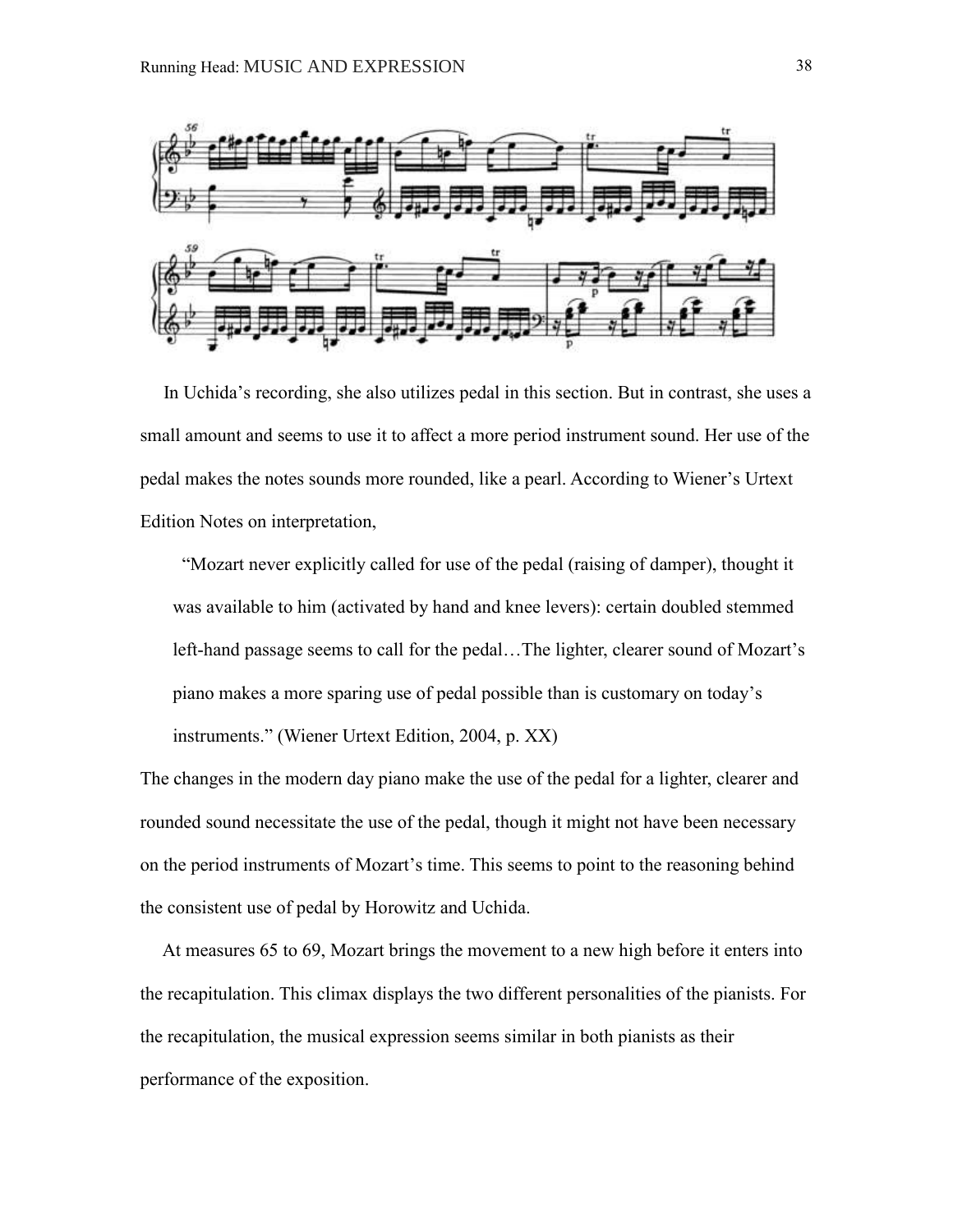





Horowitz's tempo is flexible, especially at measures 63 and 64. He adds a slight stretching of the beginning note instead of playing them right on tempo, giving a lush and romantic style. Bouncy soft chords were presents at end of measure 67. And while the notation is for a loud, forte dynamic, Horowitz plays it softly – something that has become a signature in his performance of this piece.

# **Conclusion**

Horowitz's romantic, flexible, and dynamically dramatic performance captures one of Mozart's characteristics - spontaneity. Horowitz creates this impression in listeners through a lighter reading of the score, and immense personal interpretation through use of rubato, kaleidoscopic articulation, dynamic contrast and dramatic almost operatic voicings. He really gave Mozart's work character and life.

In Uchida's version her cadences embodied naturalness and poise. Her neat touch and precise interpretation of dynamics reflect the grace and refinement of the Classical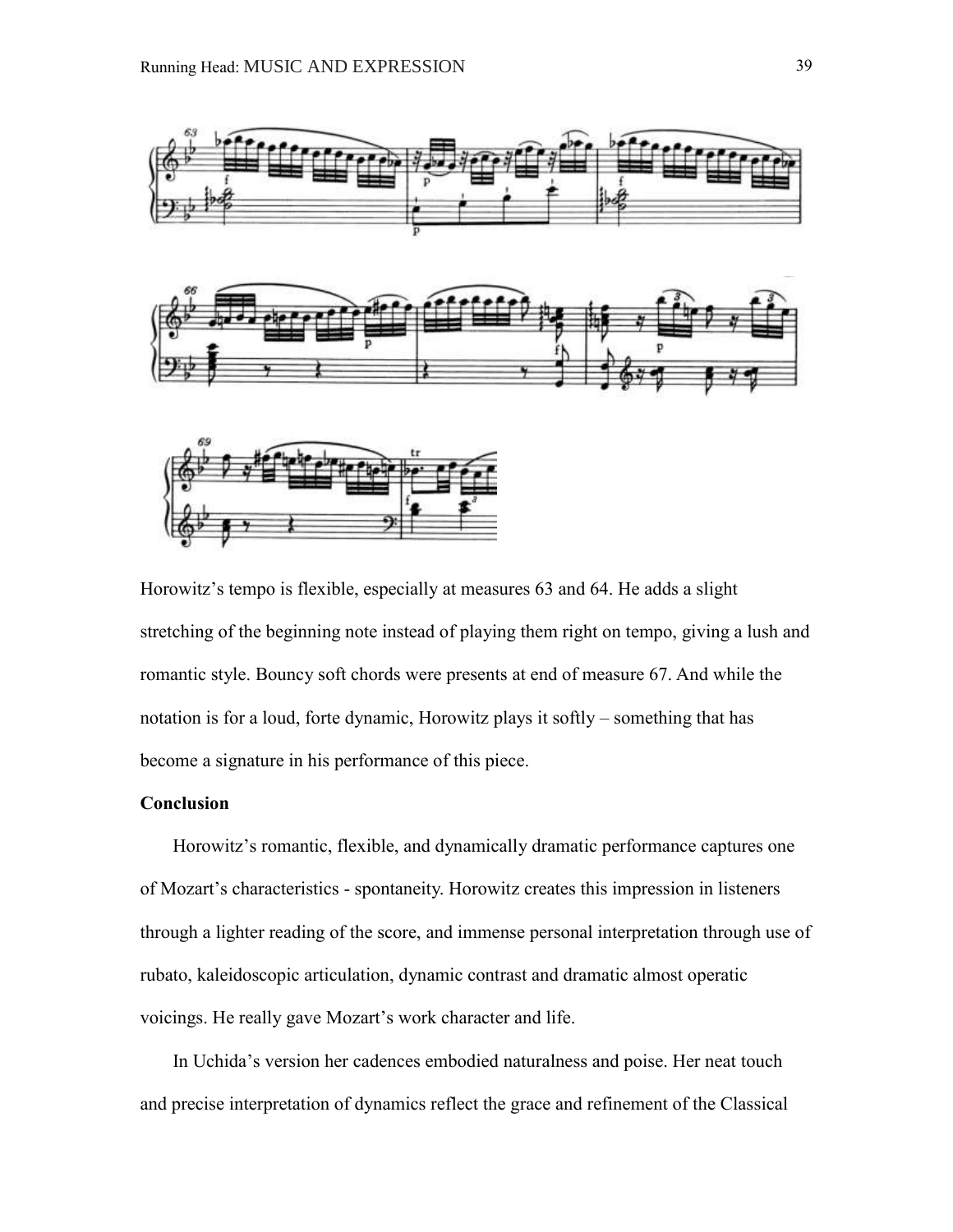Period and Mozart's music. Her nuanced precision, adjusting dynamics and tension in the touch of every note creates a flow that left me spellbound. Uchida uses the small changes to create a big picture, seemingly asserting that "Less is More". She played the Mozart for authenticity with a touching honesty rather than a flare for drama. These elements and choices make interpretation expressive.

The expressive choices of each performer is clear. Each added their own personal decisions to the performance. Horowitz's Mozart is firmer, more decisive, and dramatic. Uchida's Mozart is smoother, more restrained, it is obvious that Horowitz bring many of his own ideas to the score, including making choices that are contradicted by the score. He chooses to emphasize different things in the score as well. Uchida also brings in her own external ideas, but tends to be much more informed by the score and by her understanding of the instrument of the day and their expressive possibilities.

My personal feeling is that these differences are influenced by the background of the pianists. Horowitz comes from different time, when pianists felt more free to be decisive and aggressive. He also spent most of his career to exploring the great romantic repertoire. When Horowitz returns to play Mozart and Scarlatti later in life, we see the influence of these romantic tendencies and the flair for pianistic drama in his interpretation.

Uchida also comes from a performance tradition, but her performance tradition does not favor decisiveness or aggressiveness. She would be smoother in interpretation. Her study happened at a time when more careful attention to the score was being paid by editors, and more critical editions were available. The result of these different cultural and educational backgrounds is that different choices are employed by the pianists.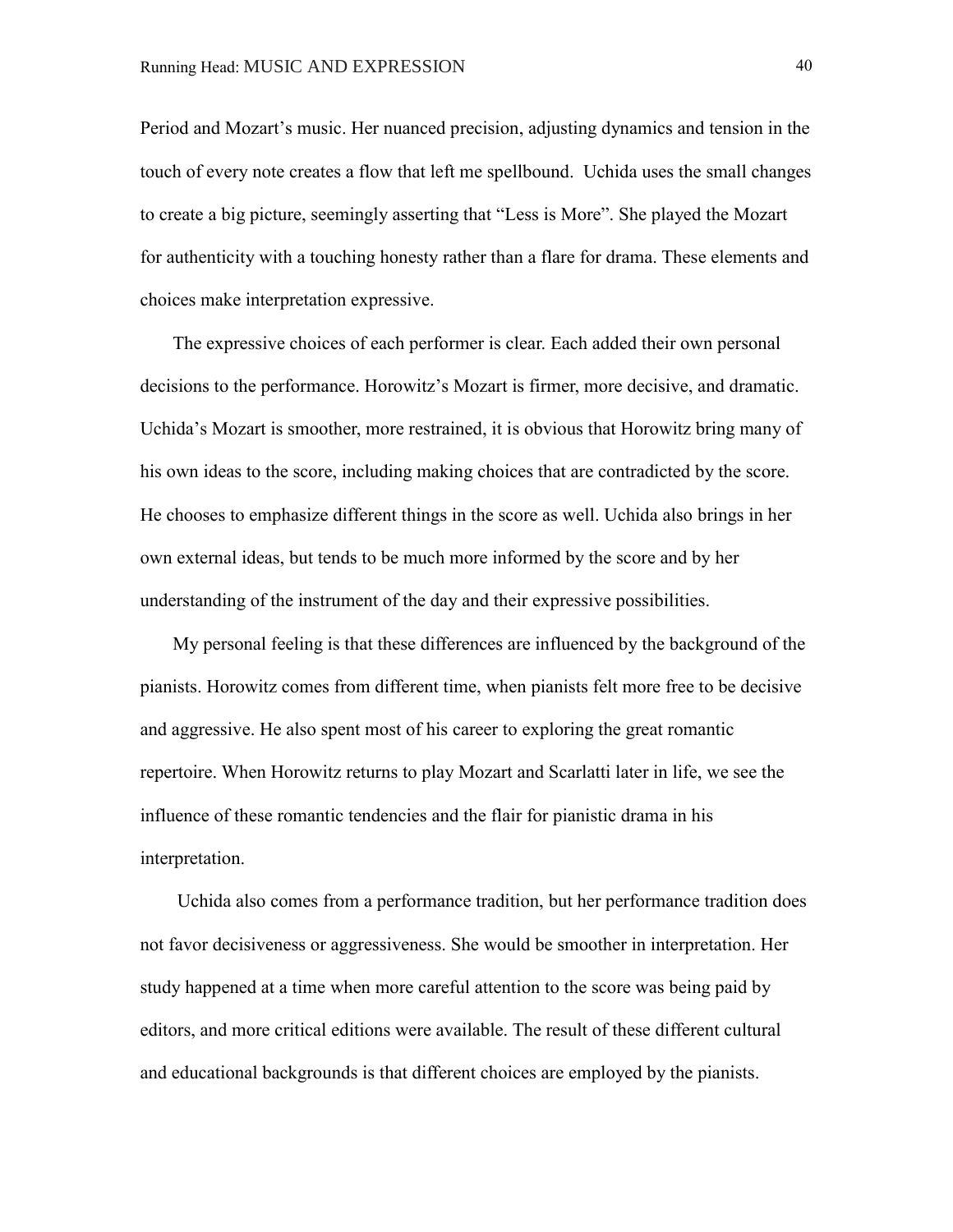Based on Meyer's theory, the two pianist's interpretations produce a kind of emotional response because they did unexpected things. They did something surprising. They exploited the audience's emotions, relying on tendency and emotional designation to produce a powerful interpretation that evokes an emotional response. In order for these performances to be recognized as expressive, the listener has to be aware of what is expected or what is not expected according to Meyer. Pianists can make expressive choices that are not in the score, but these expressive choices are not going to be recognized by the listeners unless the listener is aware they are unusual. If listeners are not aware, if they don't know the score, or conventions of the style, then they are not going to receive the interpretation as expressive.

The source of expression is not only the score; the pianist has to make choices to interpret the score and listeners have to recognize these choices, in order to be affected, in order for expression to be communicated.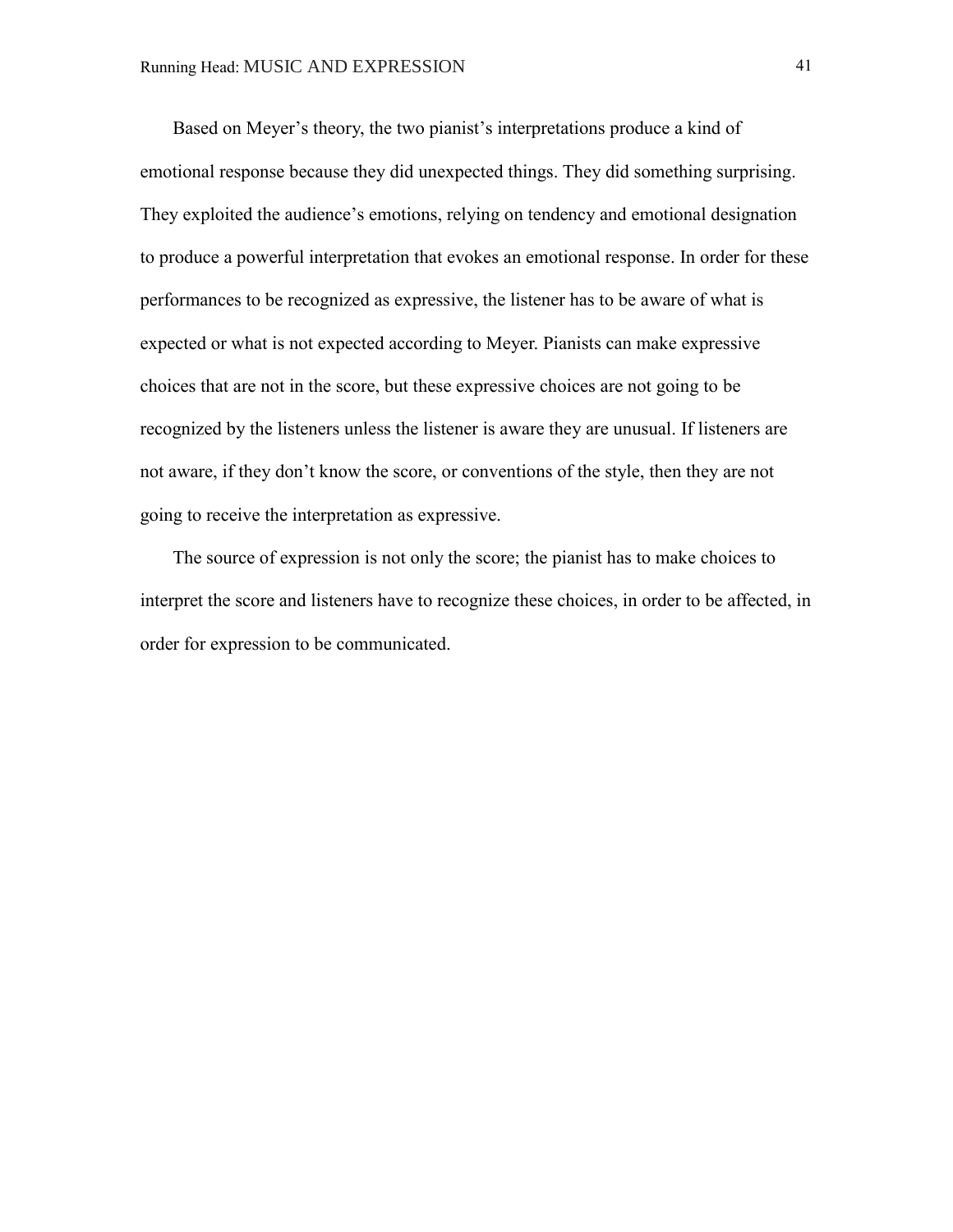### **Chapter 5**

### **Discussion**

The purpose of this project was to apply the theoretical framework extracted from the reading of Taruskin (1995) and Meyer (1956) for the purpose of developing a framework for analyzing expression in music performance. The Taruskin and Meyer framework was applied to an analysis of two different performances of Mozart's Sonata K281, in order to help me formulate a more comprehensive, theory-based pedagogical philosophy. This theoretical framework will have particular value to other teachers interested in music expression. This discussion presents the conclusion of the project, recommendations, and the strengths and limitations of the study.

### **Conclusion**

After completing this analysis, I learned the importance of making expressive choices and the impact that the artist choices have on the experience of the audience. Through the exploration of Taruskin and Meyer as theoretical frameworks, I developed an understanding of the role of the artist in collaboration with the text. I began to think about making choices as I interpret the music rather than only focusing on the meaning that can be found in the written score. Listening to different interpretations of pianists and accumulating knowledge of the music and composer's background helped me understand and recognize expression in the performances of others, and to improve my own interpretations based on my more refined understanding of musical aesthetics.

As a teacher, I believe that it is important for students to interpret the score based on their own personal choices that are informed by a strong understanding of the history and context of the piece. I will encourage them to express their own thoughts, and have them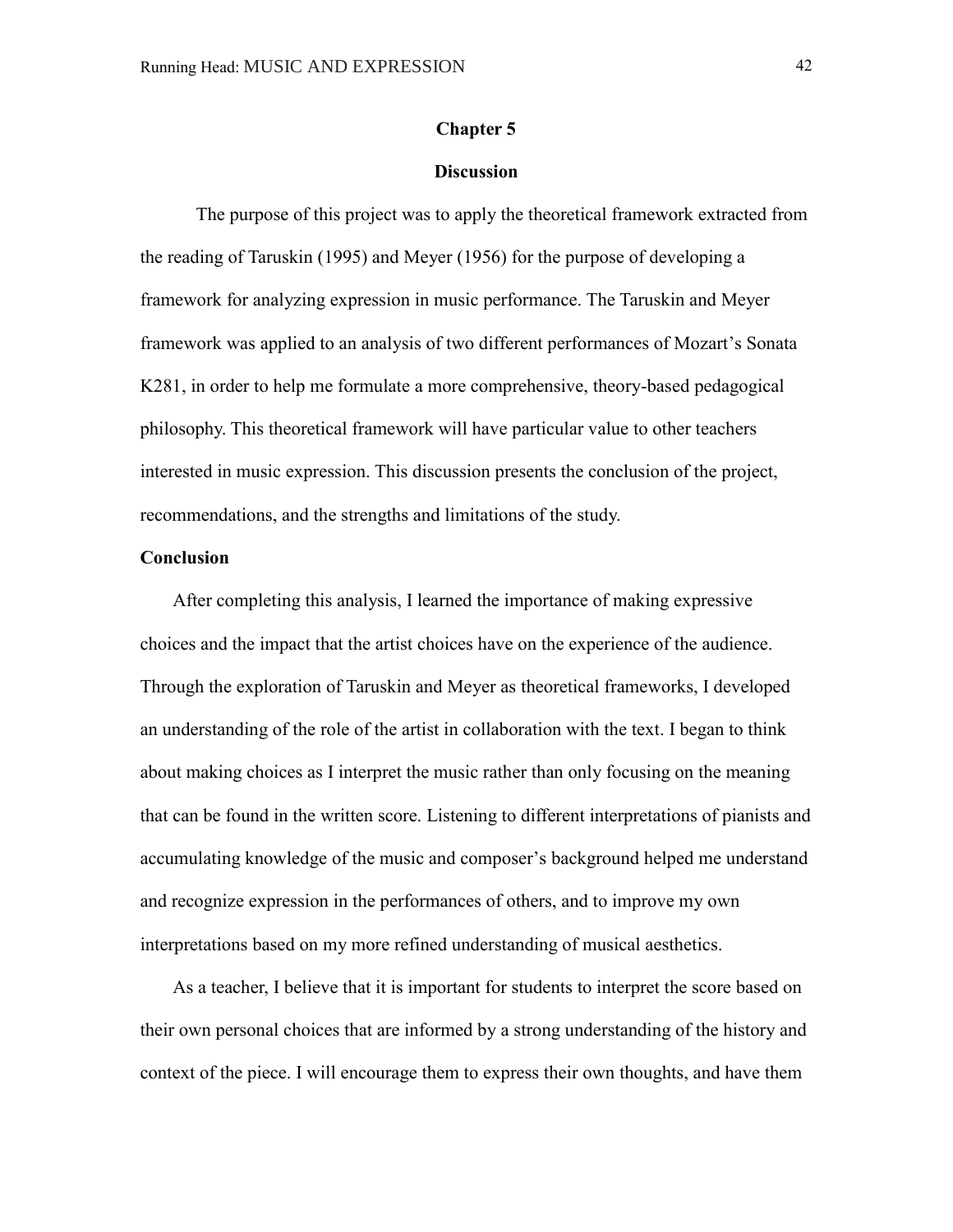make expressive choices, not only playing the notes. This is the limitation of the Chinese piano learning system. Most of the Chinese students are taught technique and musical expression separately. Teachers in China concentrate on giving very precise directions to students, so that students only copy what is in the score. Sometimes it is good to follow the score, but it is also necessary to explore a fresh way to interpret the score and look beyond any accretions to the score. I believe that the American model provides more individualized and personal expression, but that it can sometimes lack the precision of the Chinese system. My personal feeling: it is good to have the two systems combined. I believe students need to think about phrasing, the characters they want to create, while gaining more knowledge of the composer. But it is also important to listen to different recordings to get different expressive thoughts of the music.

### **Strength and Limitations of this Project**

 My project has addressed many huge topics like music expression, tendency, emotion, and music meaning. The strength is that it is grounded in important research of Taruskin and Meyer, and those theories of aesthetics are applied to an analysis of two performances of Mozart's K 281 Piano Sonata. This sonata is a standard in the music performance canon, and is frequently performed by students.

This project is limited in that it focuses on a single sonata, and the analysis is based on the qualitative impressions of the author. Future projects exploring expression might include sample guiding questions for the listeners to compare for inter-rater reliability. The analysis was limited to analyzing two performances. Additional recordings should be explored as part of a comparative exploration of musical expression and the role of the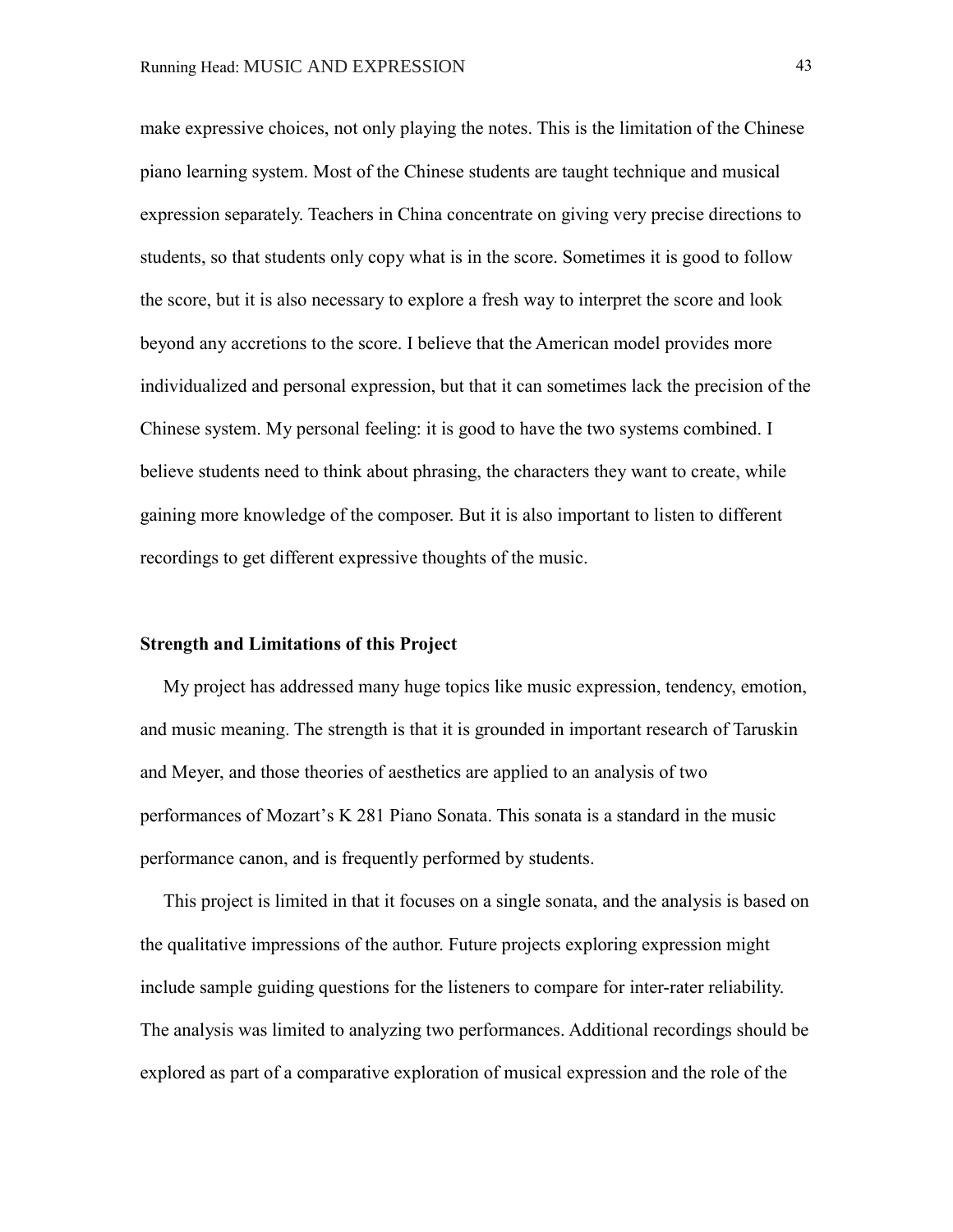performer in making expressive choices. This project was limited to analyzing a single musical composition. Future exploration of other musical works should be explored to better understand tendency theories in musical expression.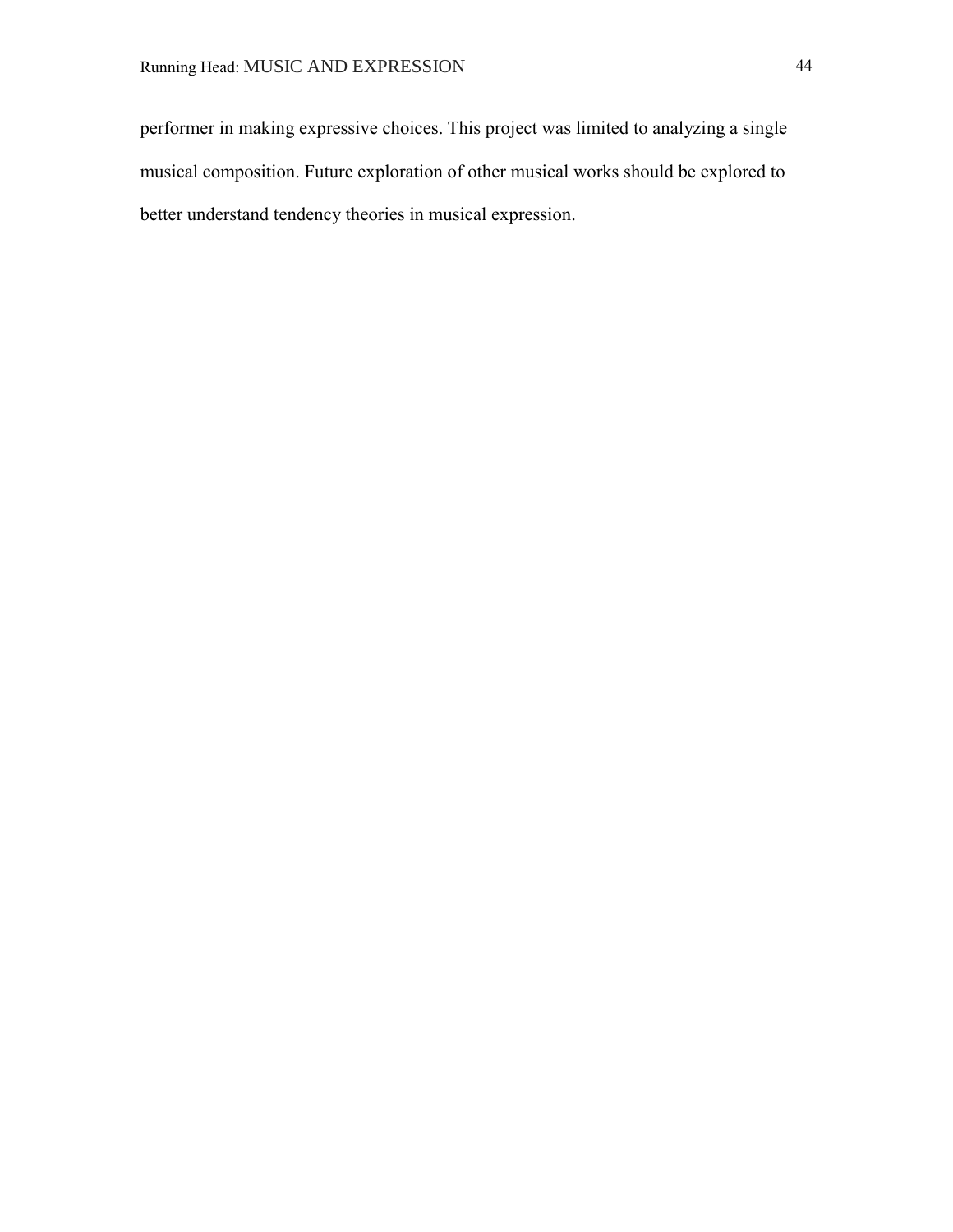## **References**

- Boghossian, P. (2015). Experience, Phenomenal Character and Epistemic Justification. *Philosophical Issues,25*(1), 243-251. doi:10.1111/phis.12055
- Davies, S. (1994). *Musical meaning and expression*. 1st ed. Ithaca: Cornell University Press.
- Dubal, D. (2004). *Evenings with Horowitz: a personal portrait*. Pompton Plains, NJ: Amadeus Press.
- Elliott, D. J. (2005). Musical understanding, musical works, and emotional expression: Implications for education. *Educational Philosophy and Theory*, *37*(1), 93-103.
- Esposito, A., Carbone, D., & Riviello, M. T. (2009, September). Visual context effects on the perception of musical emotional expressions. In *European Workshop on Biometrics and Identity Management* (pp. 73-80). Springer Berlin Heidelberg.
- Gabrielsson, A 1988, 'Timing in music performance and its relations to music expression', in JA Sloboda (ed.), Generative processes in music, Oxford University Press, Oxford, pp. 27-51.
- Juslin, P. N., & Laukka, P. (2004). Expression, perception, and induction of musical emotions: A review and a questionnaire study of everyday listening. *Journal of New Music Research*, *33*(3), 217-238.
- Karlsson, J. (2008). A novel approach to teaching emotional expression in music performance. Retrieved from Acta Universitatis Upsaliensis.
- Koopman, C., & Davies, S. (2001). Musical meaning in a broader perspective. *The Journal of Aesthetics and Art Criticism*, *59*(3), 261-273.
- Levin, R. D. (28 march 2003). Mozart and the Keyboard Culture of His Time.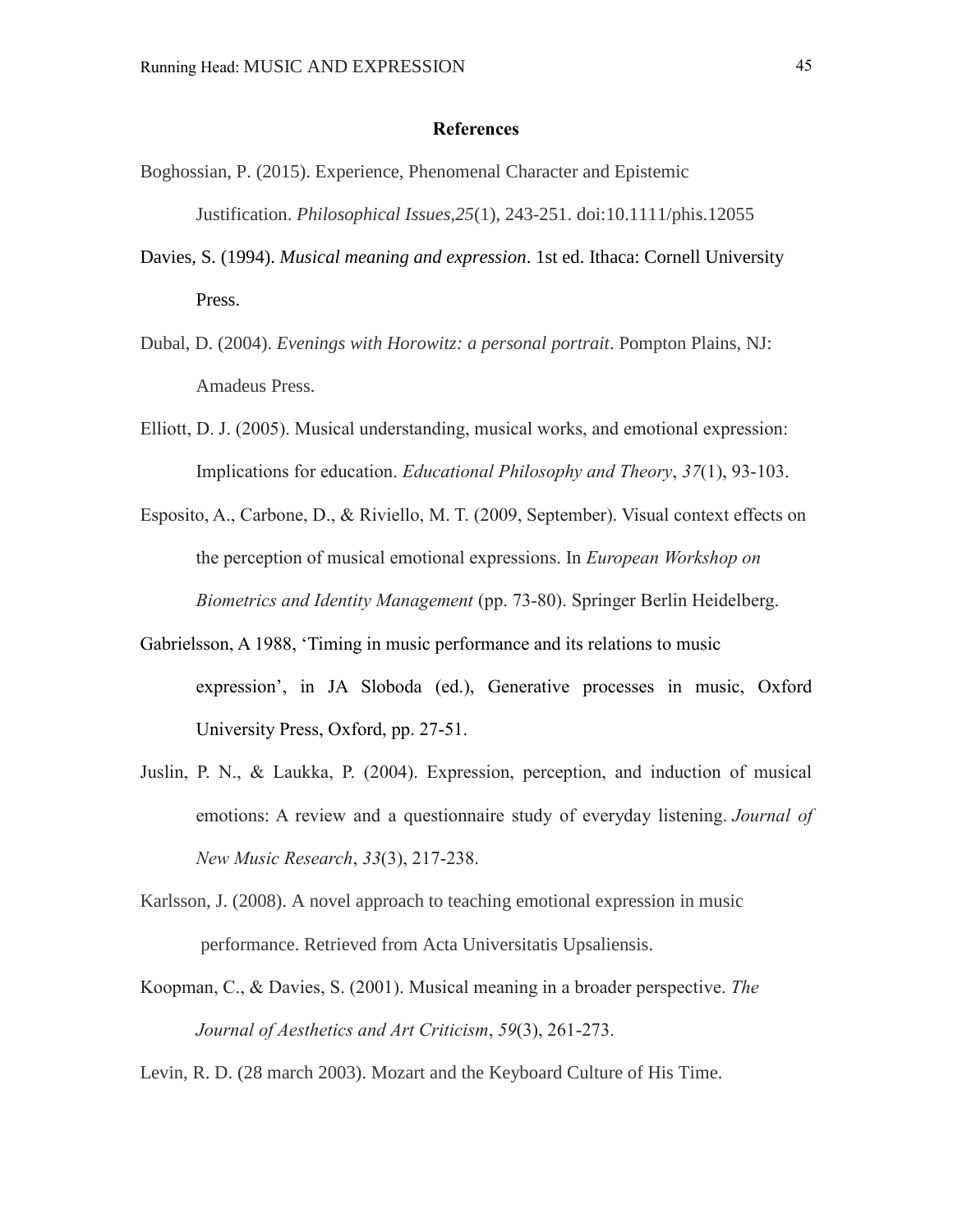Matravers, Derek. "*Expression in Music.*" In *Philosophers on Music: Experience, Meaning, and Work*. Kathleen Stock, ed. Oxford: Oxford University Press, 2007.

- McPhee, E. A. (2011). Finding the muse: Teaching musical expression to adolescents in the one-to-one studio environment. *International Journal of Music Education*, *29*(4), 333-346.
- Meyer, Leonard B. *Emotion and Meaning in Music*. Chicago: University of Chicago Press, 1956.
- Mozart, W. A. (n.d.). *Klaviersonaten = Piano sonatas*. Wien: Wiener Urtext Edition. Urtext edition. (2016, November 29). In *Wikipedia, The Free Encyclopedia*.

Palmer, C. (1997). *Music performance*. Annual Review of Psychology, 48, 115-138.

- Pereira, N. (2014). *Musical Expression: A Comparative Study on the Emotional Experience of Music* (Doctoral dissertation).
- Taruskin, Richard. *Text and Act: Essays on Music and Performance*. New York and Oxford: Oxford University Press, 1995.
- Woody, RH 2003, '*Explaining expressive performance: Component cognitive skills in an aural modelling task*', Journal of Research in Music Education, vol. 51, no. 1, pp. 51-63.

### **Recording sources:**

<https://www.youtube.com/watch?v=JTPZH9xFdAU>

https://www.youtube.com/watch?v=OnJvgUY0Vts

The recording of Vladimir Horowitz is released in year 1995, the album *Mozart: Piano Sonata, K.281, K.333, K.485, K540. DG Deutsche Grammophon, 445517.*